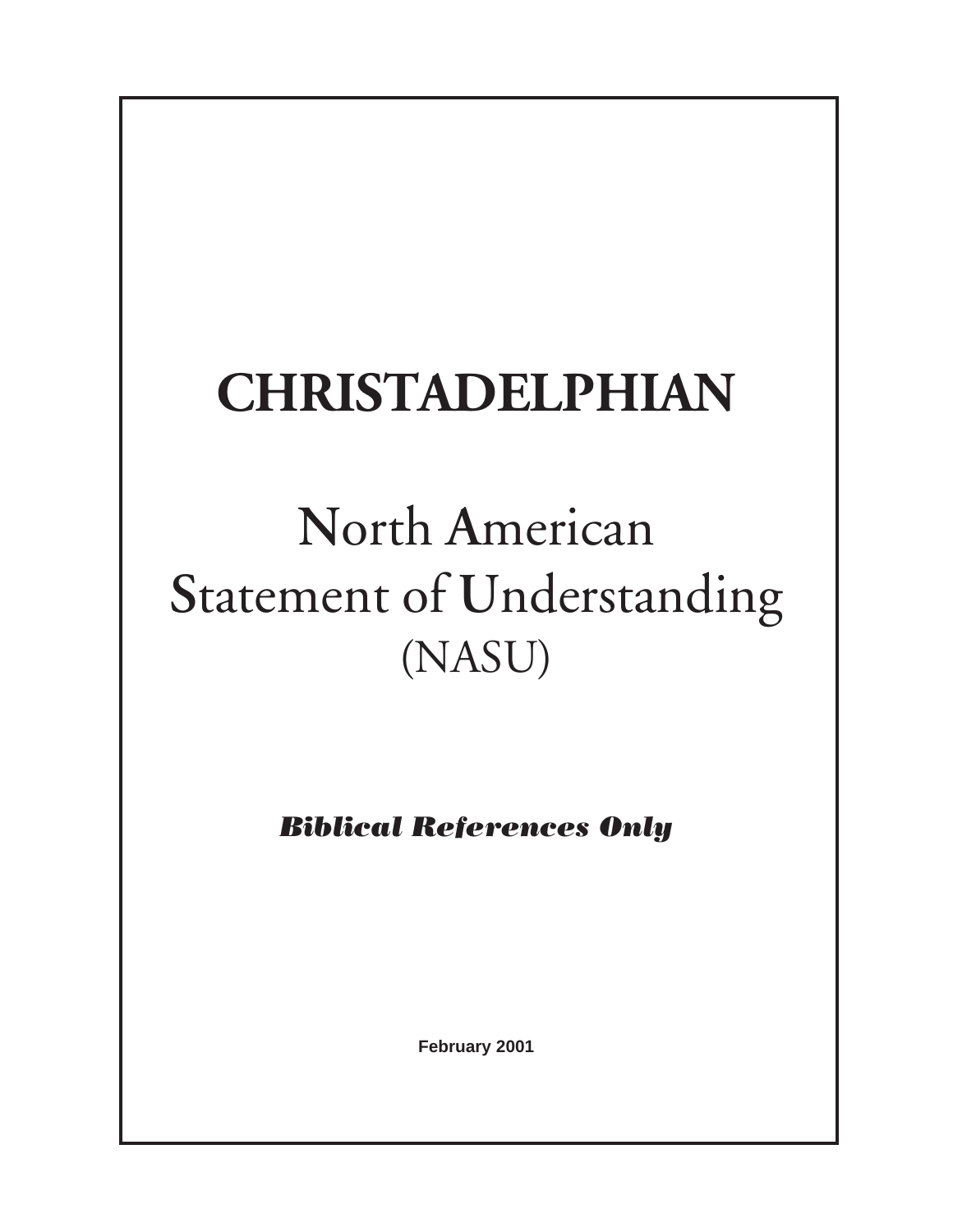# **CHRISTADELPHIAN North American Statement of Understanding Biblical References Only**

## **Table of Contents**

# Section 1

## Section 2

|--|--|--|

## Section 3

|--|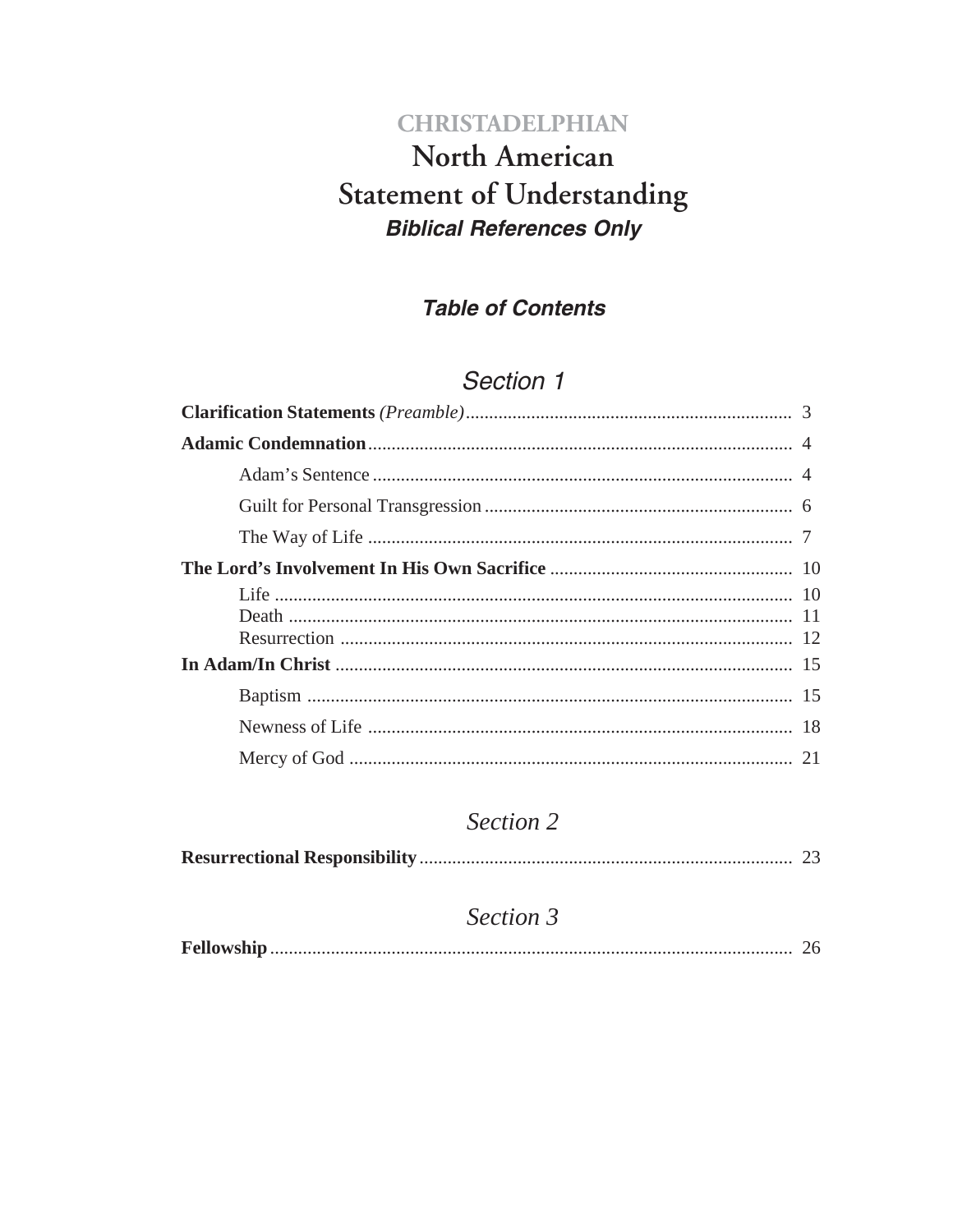# **Clarification Statements (Preamble)**

#### Philippians 2:3

Let nothing *be done* through strife or vainglory; but in lowliness of mind let each esteem other better than themselves.

Ephesians 4:2

With all lowliness and meekness, with longsuffering, forbearing one another in love;

#### Philippians 2:1-5

If *there be* therefore any consolation in Christ, if any comfort of love, if any fellowship of the Spirit, if any bowels and mercies, 2 Fulfil ye my joy, that ye be likeminded, having the same love, *being* of one accord, of one mind. 3 *Let* nothing *be done* through strife or vainglory; but in lowliness of mind let each esteem other better than themselves. 4 Look not every man on his own things, but every man also on the things of others. 5 Let this mind be in you, which was also in Christ Jesus:

#### Ephesians 4:1-6

I therefore, the prisoner of the Lord, beseech you that ye walk worthy of the vocation wherewith ye are called, 2 With all lowliness and meekness, with longsuffering, forbearing one another in love; 3 Endeavouring to keep the unity of the Spirit in the bond of peace. 4 *There is* one body, and one Spirit, even as ye are called in one hope of your calling; 5 One Lord, one faith, one baptism, 6 One God and Father of all, who *is* above all, and through all, and in you all.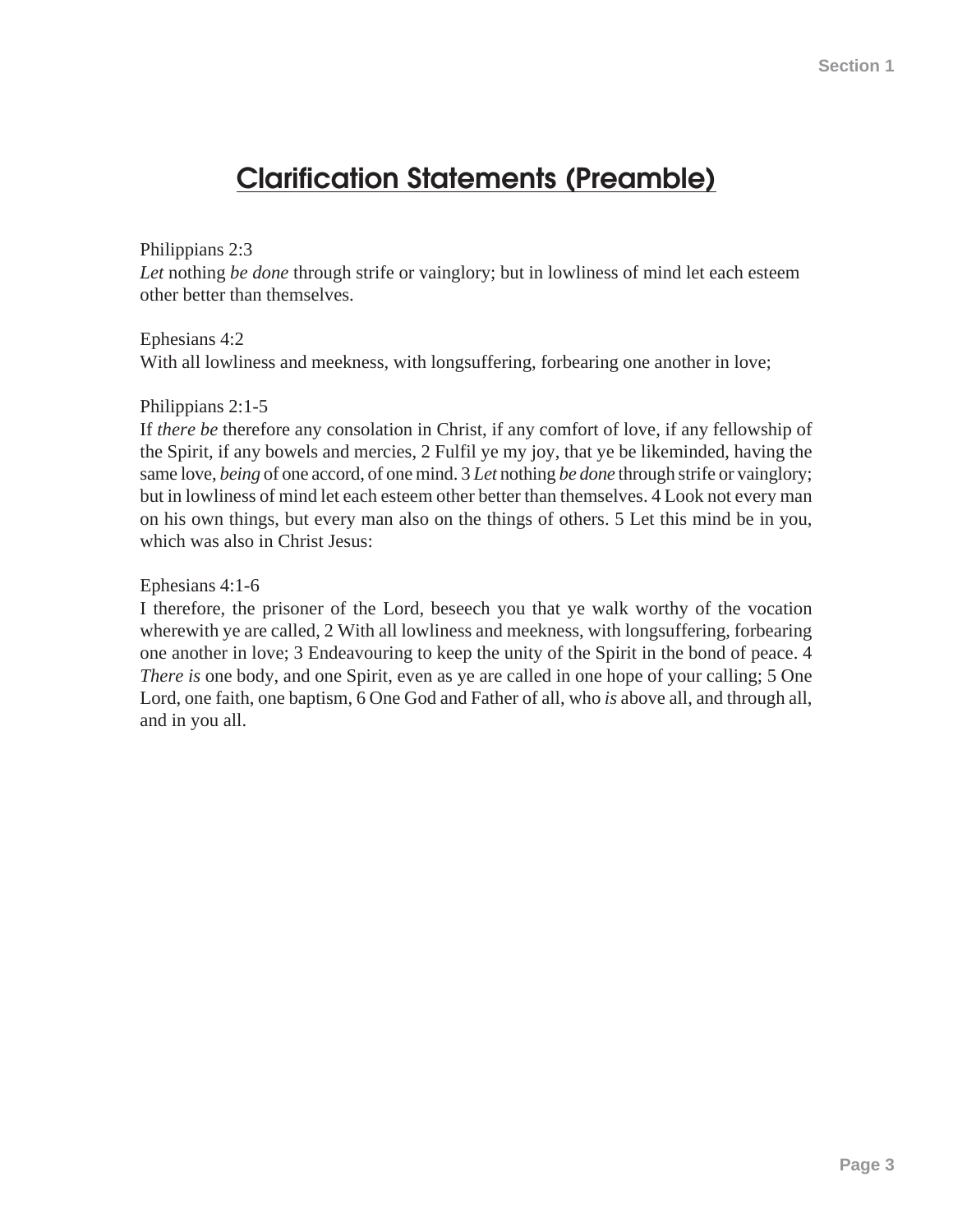## **Adamic Condemnation**

*"by one man sin entered into the world ..."*

#### *Adam's Sentence*

#### Genesis 1:31

And God saw every thing that he had made, and, behold, *it was* very good. And the evening and the morning were the sixth day.

#### Genesis 2:15-17

And the LORD God took the man, and put him into the garden of Eden to dress it and to keep it. 16 And the LORD God commanded the man, saying, Of every tree of the garden thou mayest freely eat: 17 But of the tree of the knowledge of good and evil, thou shalt not eat of it: for in the day that thou eatest thereof thou shalt surely die.

#### Genesis 3:1-24

Now the serpent was more subtil than any beast of the field which the LORD God had made. And he said unto the woman, Yea, hath God said, Ye shall not eat of every tree of the garden? 2 And the woman said unto the serpent, We may eat of the fruit of the trees of the garden: 3 But of the fruit of the tree which *is* in the midst of the garden, God hath said, Ye shall not eat of it, neither shall ye touch it, lest ye die. 4 And the serpent said unto the woman, Ye shall not surely die: 5 For God doth know that in the day ye eat thereof, then your eyes shall be opened, and ye shall be as gods, knowing good and evil. 6 And when the woman saw that the tree *was* good for food, and that it *was* pleasant to the eyes, and a tree to be desired to make *one* wise, she took of the fruit thereof, and did eat, and gave also unto her husband with her; and he did eat. 7 And the eyes of them both were opened, and they knew that they *were* naked; and they sewed fig leaves together, and made themselves aprons. 8 And they heard the voice of the LORD God walking in the garden in the cool of the day: and Adam and his wife hid themselves from the presence of the LORD God amongst the trees of the garden. 9 And the LORD God called unto Adam, and said unto him, Where *art* thou? 10 And he said, I heard thy voice in the garden, and I was afraid, because I *was* naked; and I hid myself. 11 And he said, Who told thee that thou *wast* naked? Hast thou eaten of the tree, whereof I commanded thee that thou shouldest not eat? 12 And the man said, The woman whom thou gavest *to be* with me, she gave me of the tree, and I did eat. 13 And the LORD God said unto the woman, What *is* this *that* thou hast done? And the woman said, The serpent beguiled me, and I did eat. 14 And the LORD God said unto the serpent, Because thou hast done this, thou *art* cursed above all cattle, and above every beast of the field; upon thy belly shalt thou go, and dust shalt thou eat all the days of thy life: 15 And I will put enmity between thee and the woman, and between thy seed and her seed; it shall bruise thy head, and thou shalt bruise his heel. 16 Unto the woman he said, I will greatly multiply thy sorrow and thy conception; in sorrow thou shalt bring forth children; and thy desire *shall be* to thy husband, and he shall rule over thee. 17 And unto Adam he said, Because thou hast hearkened unto the voice of thy wife, and hast eaten of the tree, of which I commanded thee, saying, Thou shalt not eat of it: cursed *is* the ground for thy sake; in sorrow shalt thou eat *of* it all the days of thy life; 18 Thorns also and thistles shall it bring forth to thee; and thou shalt eat the herb of the field; 19 In the sweat of thy face shalt thou eat bread, till thou return unto the ground; for out of it wast thou taken: for dust thou *art*, and unto dust shalt thou return. 20 And Adam called his wife's name Eve; because she was the mother of all living.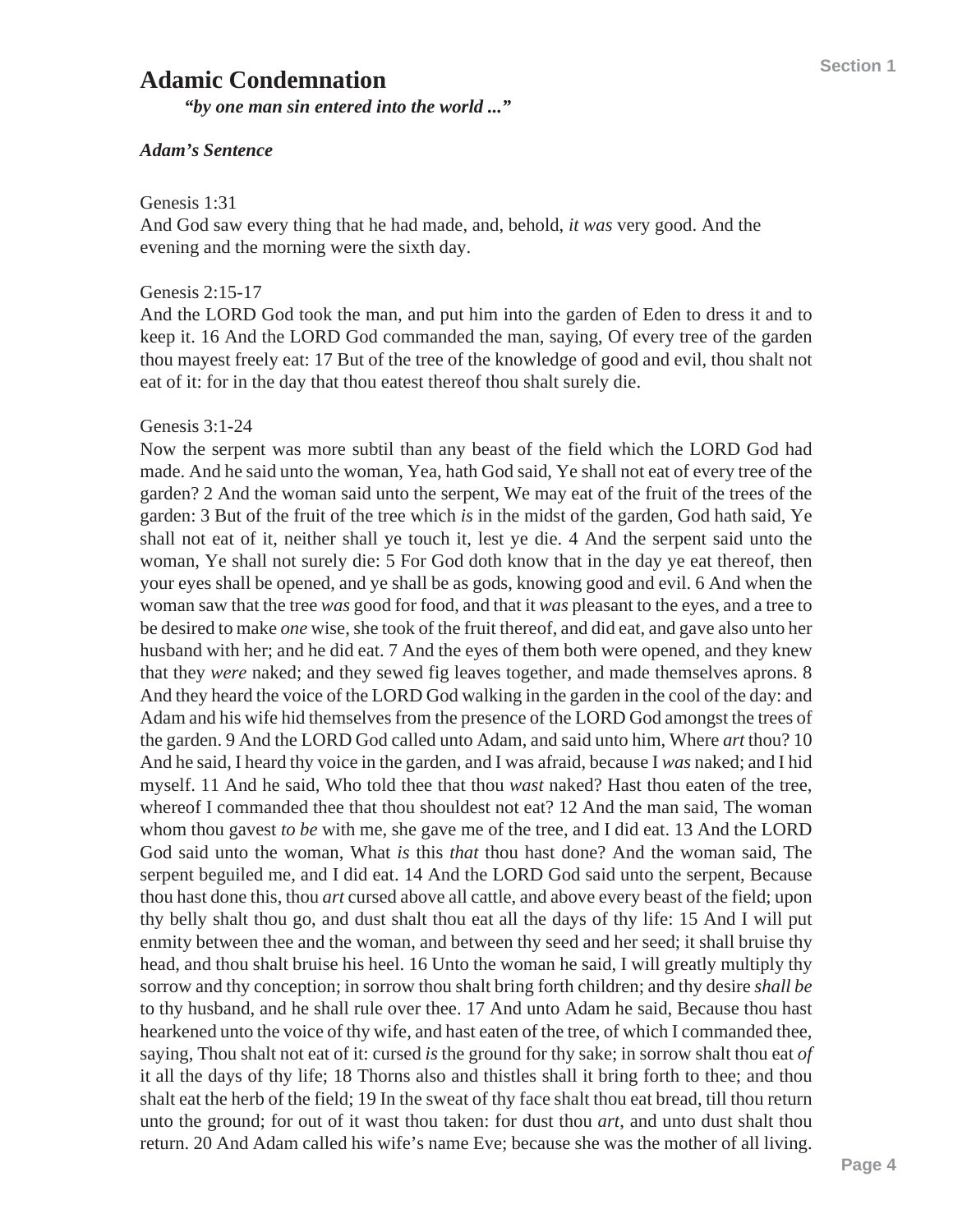21 Unto Adam also and to his wife did the LORD God make coats of skins, and clothed them. 22 And the LORD God said, Behold, the man is become as one of us, to know good and evil: and now, lest he put forth his hand, and take also of the tree of life, and eat, and live for ever: 23 Therefore the LORD God sent him forth from the garden of Eden, to till the ground from whence he was taken. 24 So he drove out the man; and he placed at the east of the garden of Eden Cherubims, and a flaming sword which turned every way, to keep the way of the tree of life.

#### Genesis 5:3

And Adam lived an hundred and thirty years, and begat *a son* in his own likeness, after his image; and called his name Seth:

#### Jeremiah 17:9

The heart is deceitful above all things, and desperately wicked**:** who can know it?

#### Romans 3:9-23

What then? are we better than they? No, in no wise: for we have before proved both Jews and Gentiles, that they are all under sin;10As it is written, There is none righteous, no, not one:11There is none that understandeth, there is none that seeketh after God.12They are all gone out of the way, they are together become unprofitable; there is none that doeth good, no, not one.13Their throat is an open sepulchre; with their tongues they have used deceit; the poison of asps is under their lips:14Whose mouth is full of cursing and bitterness:15Their feet are swift to shed blood:16Destruction and misery are in their ways:17And the way of peace have they not known:18There is no fear of God before their eyes.19Now we know that what things soever the law saith, it saith to them who are under the law: that every mouth may be stopped, and all the world may become guilty before God.20Therefore by the deeds of the law there shall no flesh be justified in his sight: for by the law is the knowledge of sin.21But now the righteousness of God without the law is manifested, being witnessed by the law and the prophets;22Even the righteousness of God which is by faith of Jesus Christ unto all and upon all them that believe: for there is no difference:23For all have sinned, and come short of the glory of God;

#### Romans 5:10-14

For if, when we were enemies, we were reconciled to God by the death of his Son, much more, being reconciled, we shall be saved by his life. 11 And not only *so*, but we also joy in God through our Lord Jesus Christ, by whom we have now received the atonement. 12 Wherefore, as by one man sin entered into the world, and death by sin; and so death passed upon all men, for that all have sinned: 13 (For until the law sin was in the world: but sin is not imputed when there is no law. 14 Nevertheless death reigned from Adam to Moses, even over them that had not sinned after the similitude of Adam's transgression, who is the figure of him that was to come.

#### Romans 5:18

Therefore as by the offence of one judgment came upon all men to condemnation; even so by the righteousness of one the free gift came upon all men unto justification of life.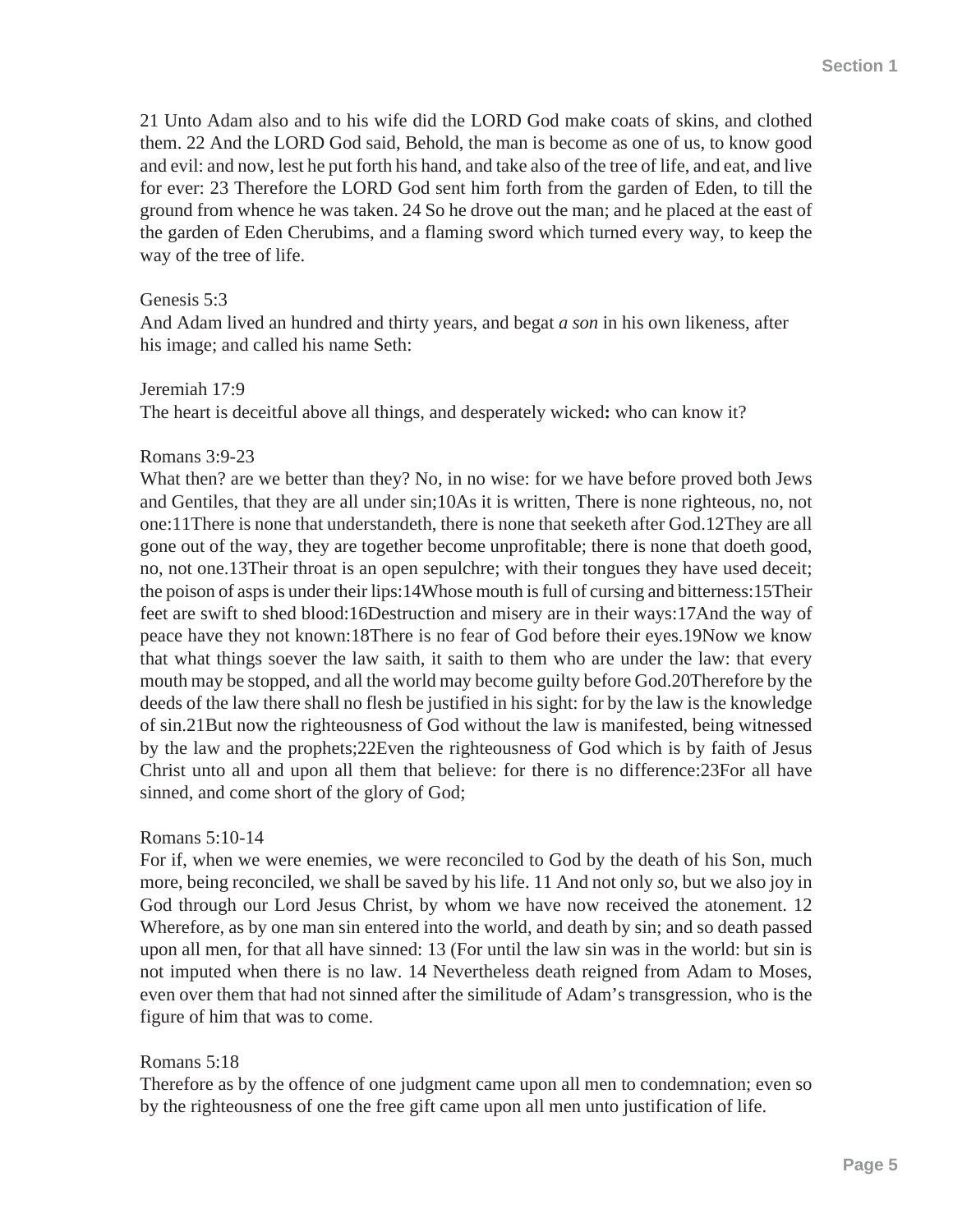#### Romans 7:20-23

Now if I do that I would not, it is no more I that do it, but sin that dwelleth in me.21I find then a law, that, when I would do good, evil is present with me**.**22For I delight in the law of God after the inward man:23But I see another law in my members, warring against the law of my mind, and bringing me into captivity to the law of sin which is in my members.

#### Romans 8:6-8

For to be carnally minded *is* death; but to be spiritually minded *is* life and peace. 7 Because the carnal mind *is* enmity against God: for it is not subject to the law of God, neither indeed can be. 8 So then they that are in the flesh cannot please God.

#### Ephesians 2:12-13

That at that time ye were without Christ, being aliens from the commonwealth of Israel, and strangers from the covenants of promise, having no hope, and without God in the world: 13But now in Christ Jesus ye who sometimes were far off are made nigh by the blood of Christ.

#### *Guilt for Personal Transgression*

#### Isaiah 59:2

But your iniquities have separated between you and your God, and your sins have hid his face from you, that he will not hear.

#### Ezekiel 18:4-20

Behold, all souls are mine; as the soul of the father, so also the soul of the son is mine: the soul that sinneth, it shall die.5But if a man be just, and do that which is lawful and right, 6And hath not eaten upon the mountains, neither hath lifted up his eyes to the idols of the house of Israel, neither hath defiled his neighbour's wife, neither hath come near to a menstruous woman,7And hath not oppressed any, but hath restored to the debtor his pledge, hath spoiled none by violence, hath given his bread to the hungry, and hath covered the naked with a garment;

8He that hath not given forth upon usury, neither hath taken any increase, that hath withdrawn his hand from iniquity, hath executed true judgment between man and man, 9Hath walked in my statutes, and hath kept my judgments, to deal truly; he is just, he shall surely live, saith the Lord GOD.10If he beget a son that is a robber, a shedder of blood, and that doeth the like to any one of these things,11And that doeth not any of those duties, but even hath eaten upon the mountains, and defiled his neighbour's wife,12Hath oppressed the poor and needy, hath spoiled by violence, hath not restored the pledge, and hath lifted up his eyes to the idols, hath committed abomination,13Hath given forth upon usury, and hath taken increase: shall he then live? he shall not live: he hath done all these abominations; he shall surely die; his blood shall be upon him.14Now, lo, if he beget a son, that seeth all his father's sins which he hath done, and considereth, and doeth not such like,15That hath not eaten upon the mountains, neither hath lifted up his eyes to the idols of the house of Israel, hath not defiled his neighbour's wife,16Neither hath oppressed any, hath not withholden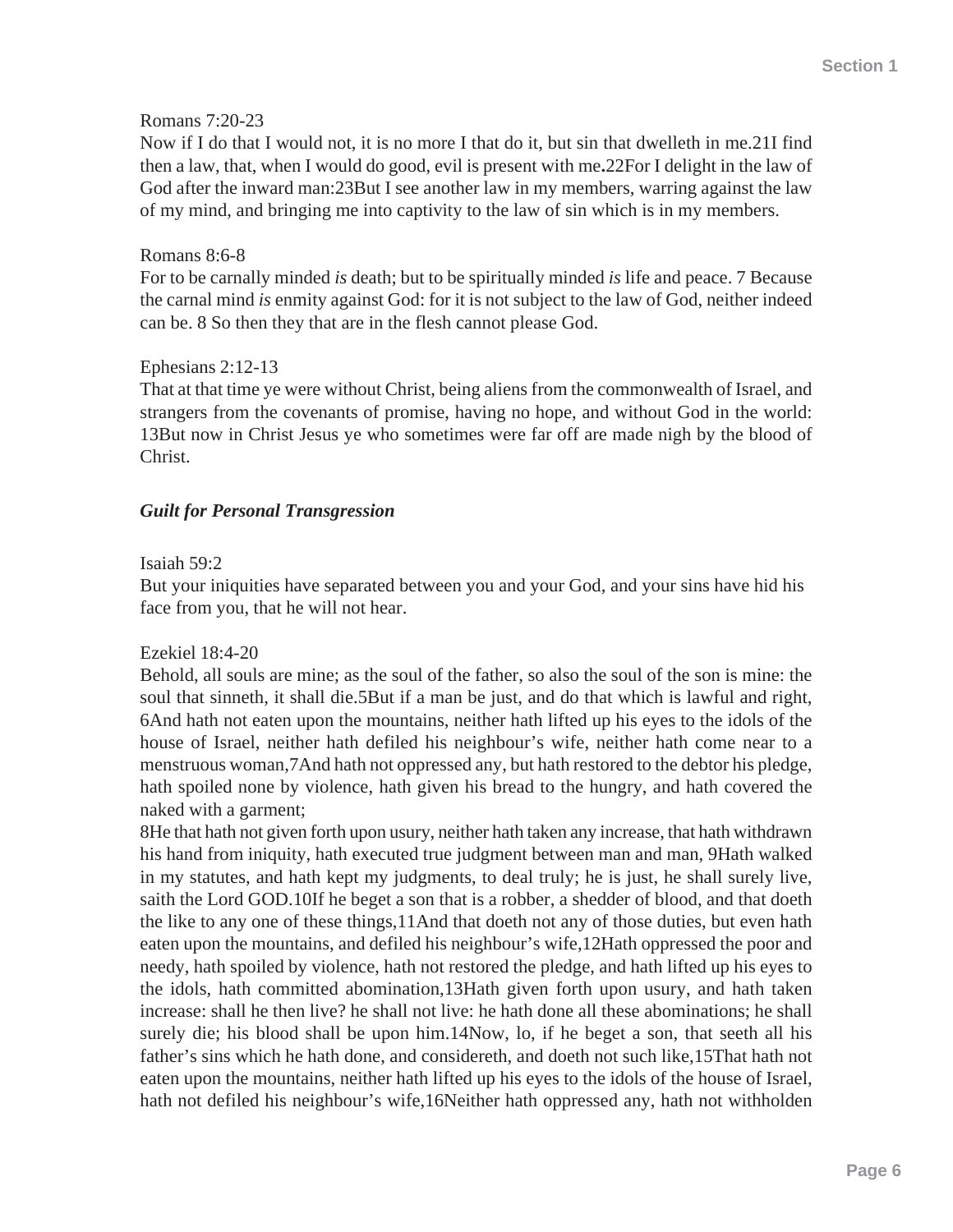the pledge, neither hath spoiled by violence, but hath given his bread to the hungry, and hath covered the naked with a garment,17That hath taken off his hand from the poor, that hath not received usury nor increase, hath executed my judgments, hath walked in my statutes; he shall not die for the iniquity of his father, he shall surely live.18As for his father, because he cruelly oppressed, spoiled his brother by violence, and did that which is not good among his people, lo, even he shall die in his iniquity.19Yet say ye, Why? doth not the son bear the iniquity of the father? When the son hath done that which is lawful and right, and hath kept all my statutes, and hath done them, he shall surely live.20The soul that sinneth, it shall die. The son shall not bear the iniquity of the father, neither shall the father bear the iniquity of the son: the righteousness of the righteous shall be upon him, and the wickedness of the wicked shall be upon him.

#### *The Way to Life*

#### 1 Corinthians 1:2

Unto the church of God which is at Corinth, to them that are sanctified in Christ Jesus, called *to be* saints, with all that in every place call upon the name of Jesus Christ our Lord, both theirs and ours:

#### 1 Corinthians 1:30

But of him are ye in Christ Jesus, who of God is made unto us wisdom, and righteousness, and sanctification, and redemption:

1 Corinthians 6:11

And such were some of you: but ye are washed, but ye are sanctified, but ye are justified in the name of the Lord Jesus, and by the Spirit of our God.

#### 2 Thessalonians 2:13

But we are bound to give thanks alway to God for you, brethren beloved of the Lord, because God hath from the beginning chosen you to salvation through sanctification of the Spirit and belief of the truth:

#### 2 Corinthians 5:2-4

For in this we groan, earnestly desiring to be clothed upon with our house which is from heaven:3If so be that being clothed we shall not be found naked.4For we that are in this tabernacle do groan, being burdened: not for that we would be unclothed, but clothed upon, that mortality might be swallowed up of life.

#### 2 Corinthians 5:18-19

And all things *are* of God, who hath reconciled us to himself by Jesus Christ, and hath given to us the ministry of reconciliation; 19 To wit, that God was in Christ, reconciling the world unto himself, not imputing their trespasses unto them; and hath committed unto us the word of reconciliation.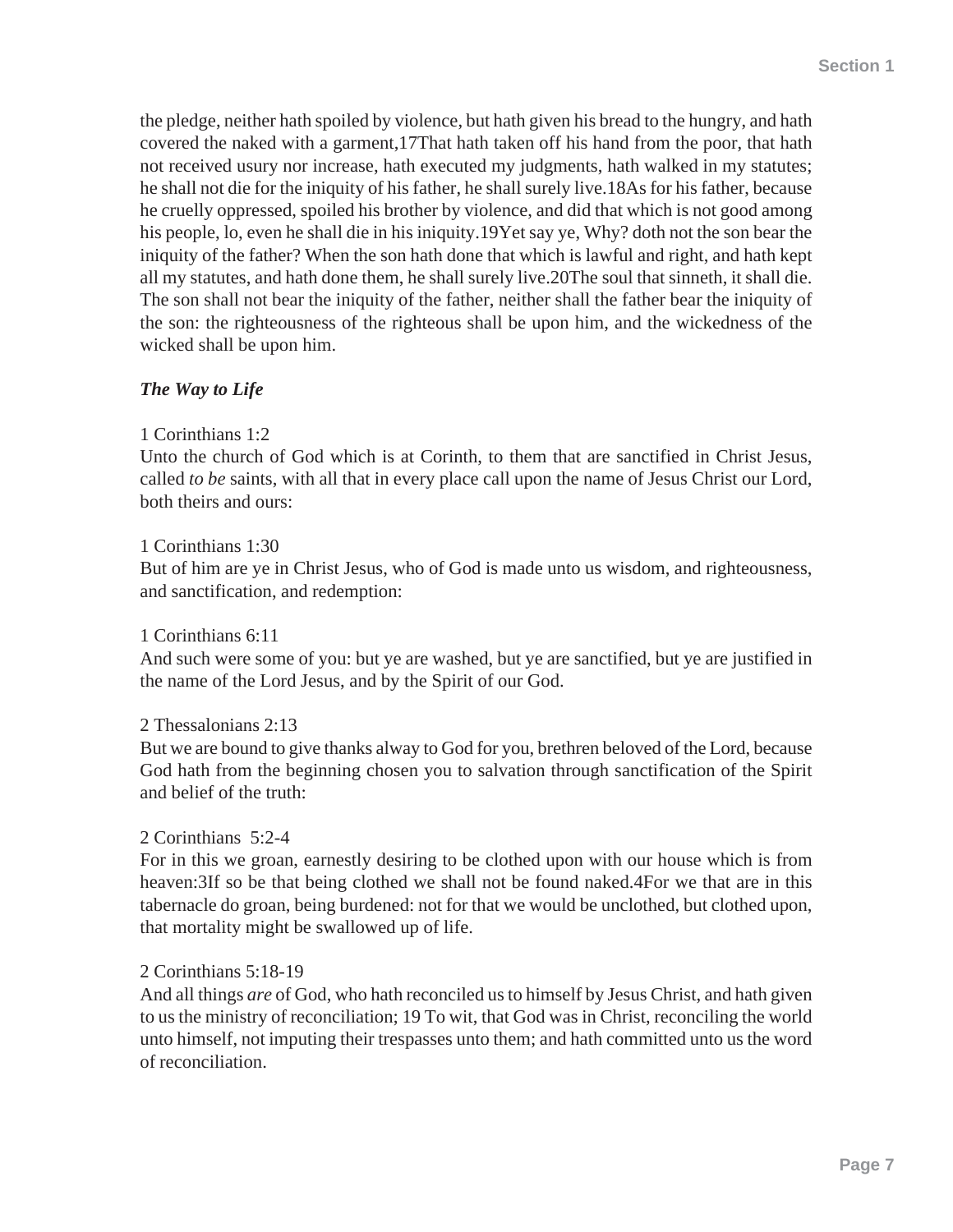#### Romans 5:10

For if, when we were enemies, we were reconciled to God by the death of his Son, much more, being reconciled, we shall be saved by his life.

#### Romans 5:21

That as sin hath reigned unto death, even so might grace reign through righteousness unto eternal life by Jesus Christ our Lord.

#### Romans 6:23

For the wages of sin *is* death; but the gift of God *is* eternal life through Jesus Christ our Lord.

#### Romans 8:1-7

*There is* therefore now no condemnation to them which are in Christ Jesus, who walk not after the flesh, but after the Spirit. 2 For the law of the Spirit of life in Christ Jesus hath made me free from the law of sin and death. 3 For what the law could not do, in that it was weak through the flesh, God sending his own Son in the likeness of sinful flesh, and for sin, condemned sin in the flesh: 4 That the righteousness of the law might be fulfilled in us, who walk not after the flesh, but after the Spirit. 5 For they that are after the flesh do mind the things of the flesh; but they that are after the Spirit the things of the Spirit. 6 For to be carnally minded *is* death; but to be spiritually minded *is* life and peace. 7 Because the carnal mind *is* enmity against God: for it is not subject to the law of God, neither indeed can be.

#### Romans 8:20-24

For the creature was made subject to vanity, not willingly, but by reason of him who hath subjected *the same* in hope, 21 Because the creature itself also shall be delivered from the bondage of corruption into the glorious liberty of the children of God. 22 For we know that the whole creation groaneth and travaileth in pain together until now. 23 And not only *they*, but ourselves also, which have the firstfruits of the Spirit, even we ourselves groan within ourselves, waiting for the adoption, *to wit*, the redemption of our body. 24 For we are saved by hope: but hope that is seen is not hope: for what a man seeth, why doth he yet hope for?

#### Ephesians 2:12-19

That at that time ye were without Christ, being aliens from the commonwealth of Israel, and strangers from the covenants of promise, having no hope, and without God in the world: 13 But now in Christ Jesus ye who sometimes were far off are made nigh by the blood of Christ. 14 For he is our peace, who hath made both one, and hath broken down the middle wall of partition *between us*; 15 Having abolished in his flesh the enmity, *even* the law of commandments *contained* in ordinances; for to make in himself of twain one new man, *so* making peace; 16 And that he might reconcile both unto God in one body by the cross, having slain the enmity thereby: 17 And came and preached peace to you which were afar off, and to them that were nigh. 18 For through him we both have access by one Spirit unto the Father. 19 Now therefore ye are no more strangers and foreigners, but fellowcitizens with the saints, and of the household of God;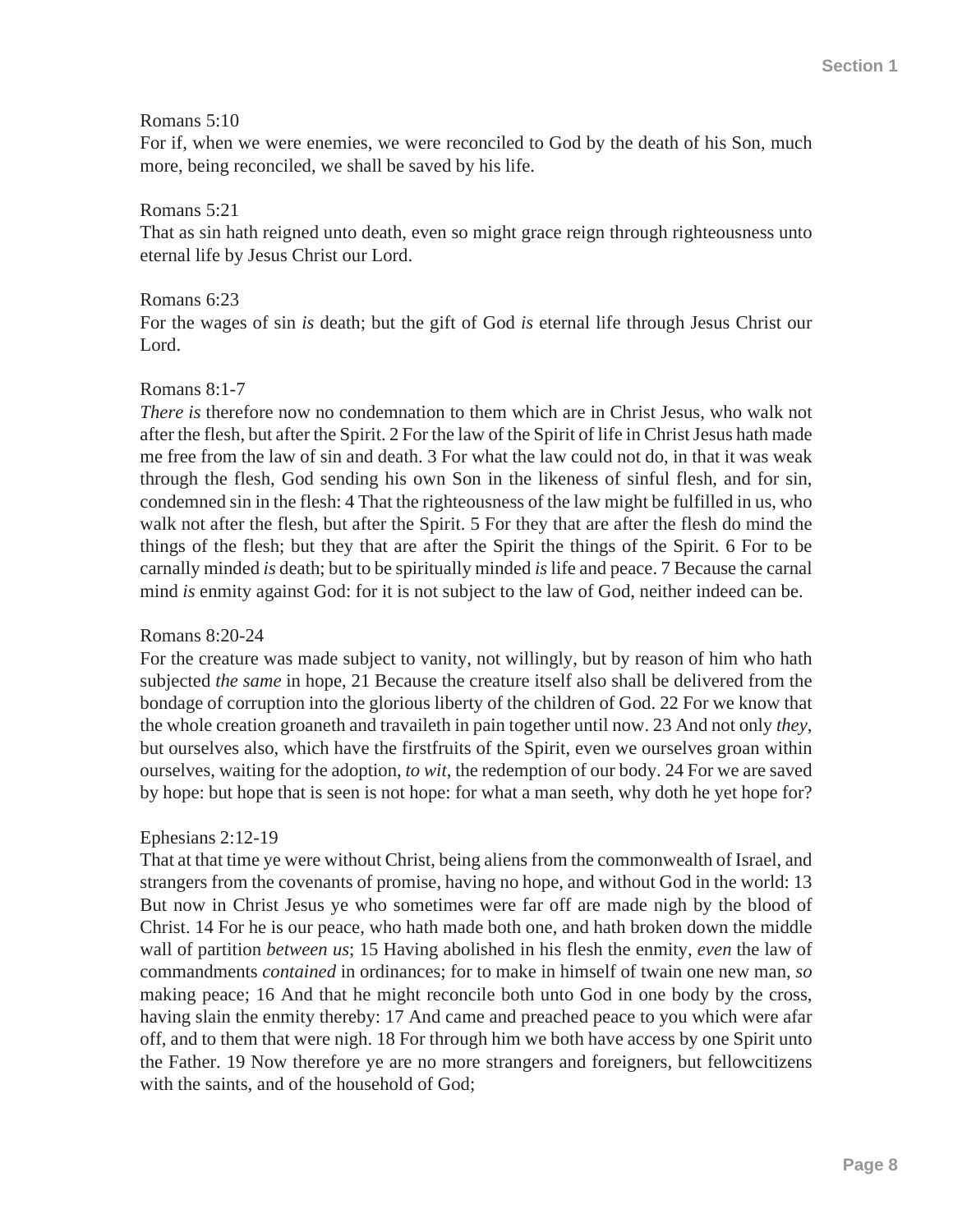#### John 3:14-18

And as Moses lifted up the serpent in the wilderness, even so must the Son of man be lifted up: 15 That whosoever believeth in him should not perish, but have eternal life. 16 For God so loved the world, that he gave his only begotten Son, that whosoever believeth in him should not perish, but have everlasting life. 17 For God sent not his Son into the world to condemn the world; but that the world through him might be saved. 18 He that believeth on him is not condemned: but he that believeth not is condemned already, because he hath not believed in the name of the only begotten Son of God.

#### John 5:24

Verily, verily, I say unto you, He that heareth my word, and believeth on him that sent me, hath everlasting life, and shall not come into condemnation; but is passed from death unto life.

#### 1 John 1:5-8

This then is the message which we have heard of him, and declare unto you, that God is light, and in him is no darkness at all. 6 If we say that we have fellowship with him, and walk in darkness, we lie, and do not the truth: 7 But if we walk in the light, as he is in the light, we have fellowship one with another, and the blood of Jesus Christ his Son cleanseth us from all sin. 8 If we say that we have no sin, we deceive ourselves, and the truth is not in us.

#### 1 Corinthians 15:50

Now this I say, brethren, that flesh and blood cannot inherit the kingdom of God; neither doth corruption inherit incorruption.

1 Corinthians 15:53

For this corruptible must put on incorruption, and this mortal *must* put on immortality.

#### 1 Peter 1:23-24

Being born again, not of corruptible seed, but of incorruptible, by the word of God, which liveth and abideth for ever. 24 For all flesh *is* as grass, and all the glory of man as the flower of grass. The grass withereth, and the flower thereof falleth away:

Hebrews 5:7

Who in the days of his flesh, when he had offered up prayers and supplications with strong crying and tears unto him that was able to save him from death, and was heard in that he feared;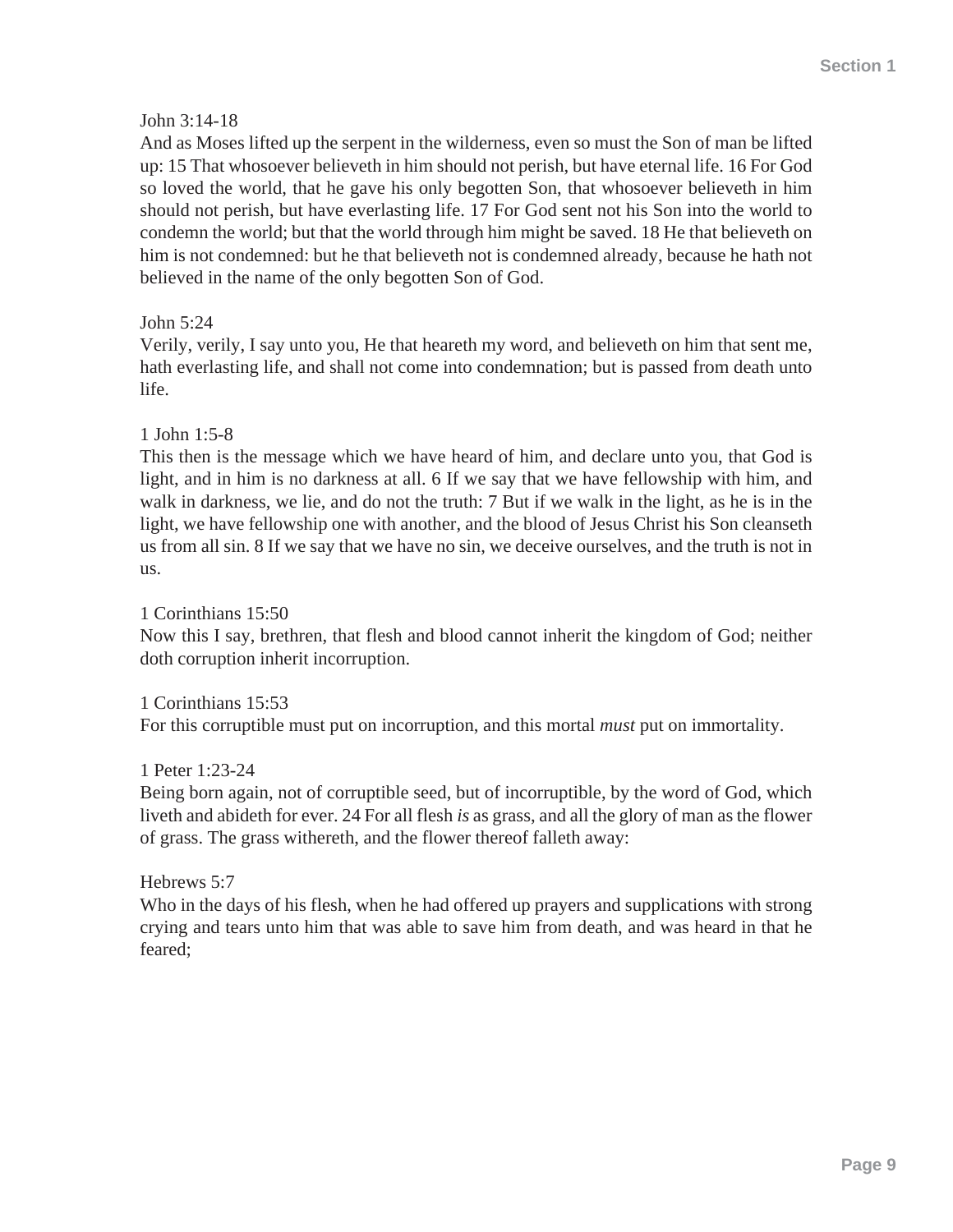# **The Lord's Involvement in His Own Sacrifice**

*"God was in Christ reconciling the world to himself"*

#### *Life*

#### Luke 1:26-35

And in the sixth month the angel Gabriel was sent from God unto a city of Galilee, named Nazareth, 27 To a virgin espoused to a man whose name was Joseph, of the house of David; and the virgin's name *was* Mary. 28 And the angel came in unto her, and said, Hail, *thou that art* highly favoured, the Lord *is* with thee: blessed *art* thou among women. 29 And when she saw *him*, she was troubled at his saying, and cast in her mind what manner of salutation this should be. 30 And the angel said unto her, Fear not, Mary: for thou hast found favour with God. 31 And, behold, thou shalt conceive in thy womb, and bring forth a son, and shalt call his name JESUS. 32 He shall be great, and shall be called the Son of the Highest: and the Lord God shall give unto him the throne of his father David: 33 And he shall reign over the house of Jacob for ever; and of his kingdom there shall be no end. 34 Then said Mary unto the angel, How shall this be, seeing I know not a man? 35 And the angel answered and said unto her, The Holy Ghost shall come upon thee, and the power of the Highest shall overshadow thee: therefore also that holy thing which shall be born of thee shall be called the Son of God.

Galatians 3:13

Christ hath redeemed us from the curse of the law, being made a curse for us: for it is written, Cursed *is* every one that hangeth on a tree:

Galatians 4:4 But when the fulness of the time was come, God sent forth his Son, made of a woman, made under the law,

Mark 10:17-18

And when he was gone forth into the way, there came one running, and kneeled to him, and asked him, Good Master, what shall I do that I may inherit eternal life? 18 And Jesus said unto him, Why callest thou me good? *there is* none good but one, *that is*, God.

Romans 8:3

For what the law could not do, in that it was weak through the flesh, God sending his own Son **in the likeness of sinful flesh,** and for sin, condemned sin in the flesh: R.V.Marg. **flesh of sin** (sinful flesh - KJV)

2 Corinthians 5:18-21

And all things *are* of God, who hath reconciled us to himself by Jesus Christ, and hath given to us the ministry of reconciliation; 19 To wit, that God was in Christ, reconciling the world unto himself, not imputing their trespasses unto them; and hath committed unto us the word of reconciliation. 20 Now then we are ambassadors for Christ, as though God did beseech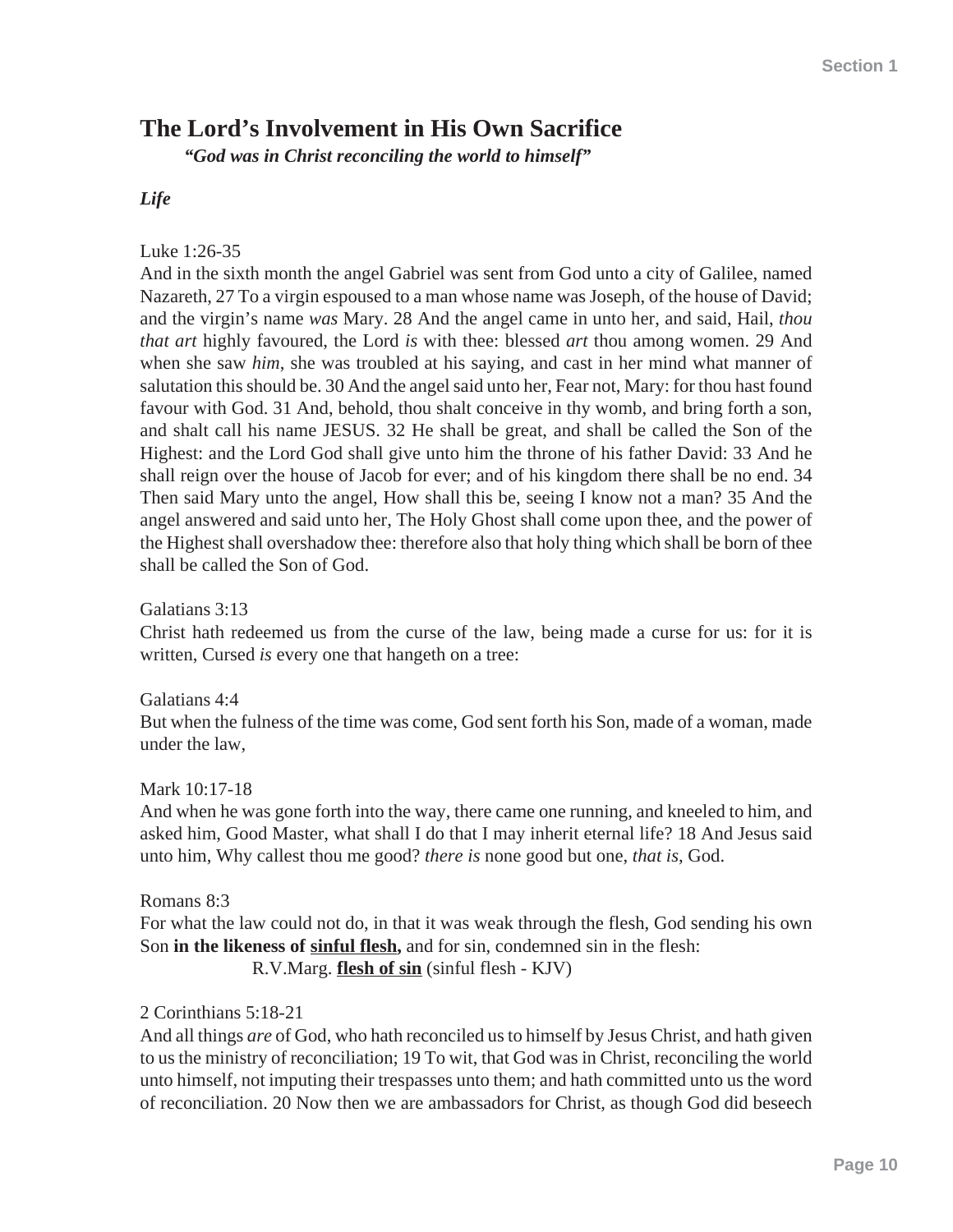*you* by us: we pray *you* in Christ's stead, be ye reconciled to God. 21 For he hath made him *to be* sin for us, who knew no sin; that we might be made the righteousness of God in him.

#### Hebrews 2:14-18

Forasmuch then as the children are partakers of flesh and blood, he also himself likewise took part of the same; that through death he might destroy him that had the power of death, that is, the devil; 15 And deliver them who through fear of death were all their lifetime subject to bondage. 16 For verily he took not on *him the nature of* angels; but he took on *him* the seed of Abraham. 17 Wherefore in all things it behoved him to be made like unto *his* brethren, that he might be a merciful and faithful high priest in things *pertaining* to God, to make reconciliation for the sins of the people. 18 For in that he himself hath suffered being tempted, he is able to succour them that are tempted.

#### Hebrews 4:15

For we have not an high priest which cannot be touched with the feeling of our infirmities; but was in all points tempted like as *we are, yet* without sin.

#### 1 Peter 2:24

Who his own self bare our sins in his own body on the tree, that we, being dead to sins, should live unto righteousness: by whose stripes ye were healed.

#### *Death*

#### John 19:28-30

After this, Jesus knowing that all things were now accomplished, that the scripture might be fulfilled, saith, I thirst. 29Now there was set a vessel full of vinegar: and they filled a spunge with vinegar, and put it upon hyssop, and put it to his mouth. 30When Jesus therefore had received the vinegar, he said, It is finished: and he bowed his head, and gave up the ghost.

#### Luke 22:39-42

And he came out, and went, as he was wont, to the mount of Olives; and his disciples also followed him. 40And when he was at the place, he said unto them, Pray that ye enter not into temptation. 41And he was withdrawn from them about a stone's cast, and kneeled down, and prayed, 42Saying, Father, if thou be willing, remove this cup from me: nevertheless not my will, but thine, be done.

#### Romans 3:25\_26

Whom God hath set forth to be in his blood, to declare his righteousness for the remission of sins that are past, through the forbearance of God;2To declare, I say, at this time his righteousness: that he might be just, and the justifier of him which believeth in Jesus.

#### Romans 8:3-7

For what the law could not do, in that it was weak through the flesh, God sending his own Son in the likeness of sinful flesh, and for sin, condemned sin in the flesh:4That the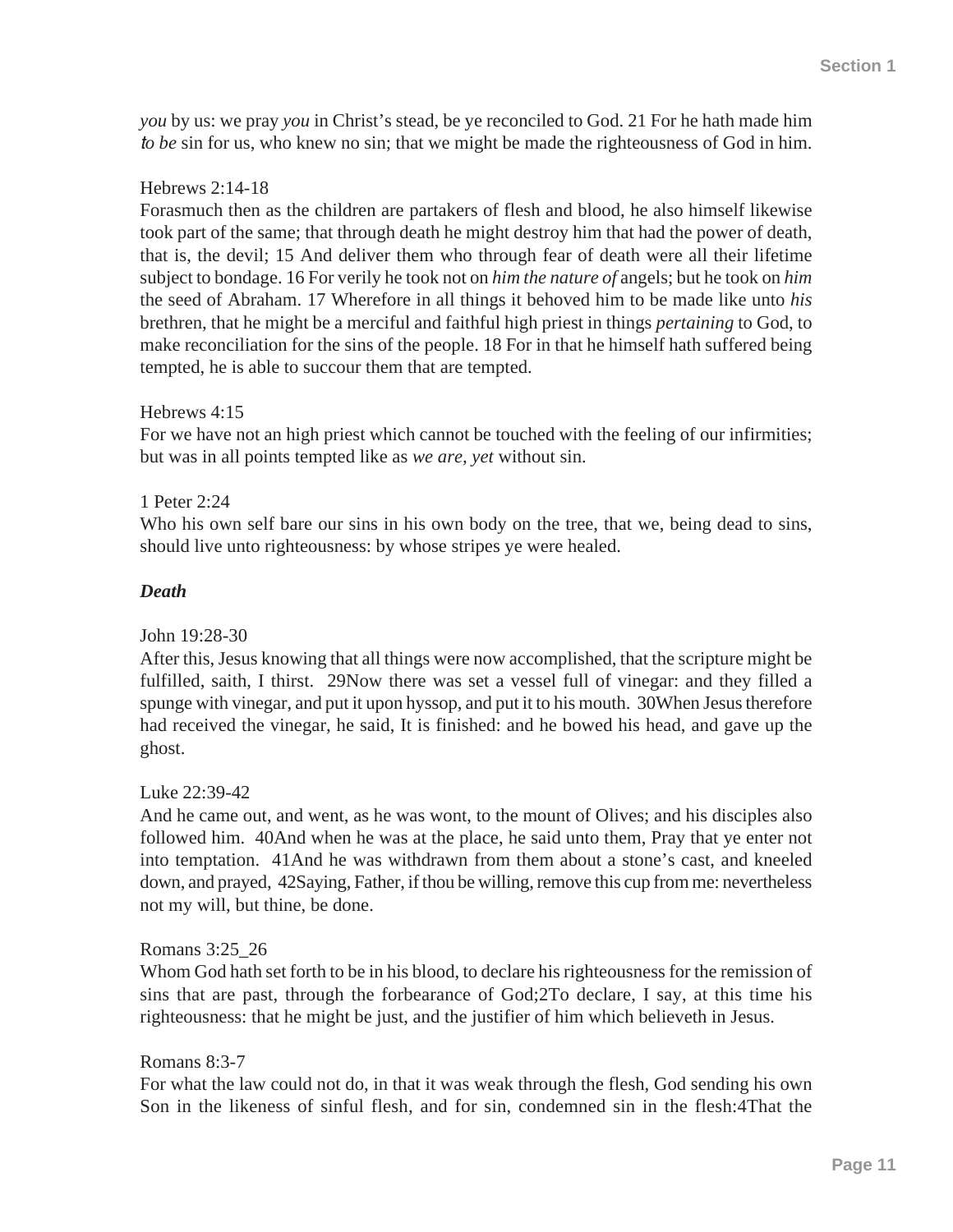righteousness of the law might be fulfilled in us, who walk not after the flesh, but after the Spirit. 5For they that are after the flesh do mind the things of the flesh; but they that are after the Spirit the things of the Spirit. 6For to be carnally minded is death; but to be spiritually minded is life and peace. 7Because the carnal mind is enmity against God: for it is not subject to the law of God, neither indeed can be.

#### John 10:17-18

Therefore doth my Father love me, because I lay down my life, that I might take it again. 18 No man taketh it from me, but I lay it down of myself. I have power to lay it down, and I have power to take it again. This commandment have I received of my Father.

#### Hebrews 2:14

Forasmuch then as the children are partakers of flesh and blood, he also himself likewise took part of the same; that through death he might destroy him that had the power of death, that is, the devil;

#### Hebrews 5:7

Who in the days of his flesh, when he had offered up prayers and supplications with strong crying and tears unto him that was able to save him from death, and was heard in that he feared;

#### Hebrews 9:21-28

Moreover he sprinkled with blood both the tabernacle, and all the vessels of the ministry. 22 And almost all things are by the law purged with blood; and without shedding of blood is no remission. 23 *It was* therefore necessary that the patterns of things in the heavens should be purified with these; but the heavenly things themselves with better sacrifices than these. 24 For Christ is not entered into the holy places made with hands, *which are* the figures of the true; but into heaven itself, now to appear in the presence of God for us: 25 Nor yet that he should offer himself often, as the high priest entereth into the holy place every year with blood of others; 26 For then must he often have suffered since the foundation of the world: but now once in the end of the world hath he appeared to put away sin by the sacrifice of himself. 27 And as it is appointed unto men once to die, but after this the judgment: 28 So Christ was once offered to bear the sins of many; and unto them that look for him shall he appear the second time without sin unto salvation.

#### *Resurrection*

#### 1 Corinthians 15:20-23

But now is Christ risen from the dead, and become the firstfruits of them that slept.21For since by man came death, by man came also the resurrection of the dead.22For as in Adam all die, even so in Christ shall all be made alive.23But every man in his own order: Christ the firstfruits; afterward they that are Christ's at his coming.

#### 1 Corinthians 15:42-45

So also is the resurrection of the dead. It is sown in corruption; it is raised in incorruption:43It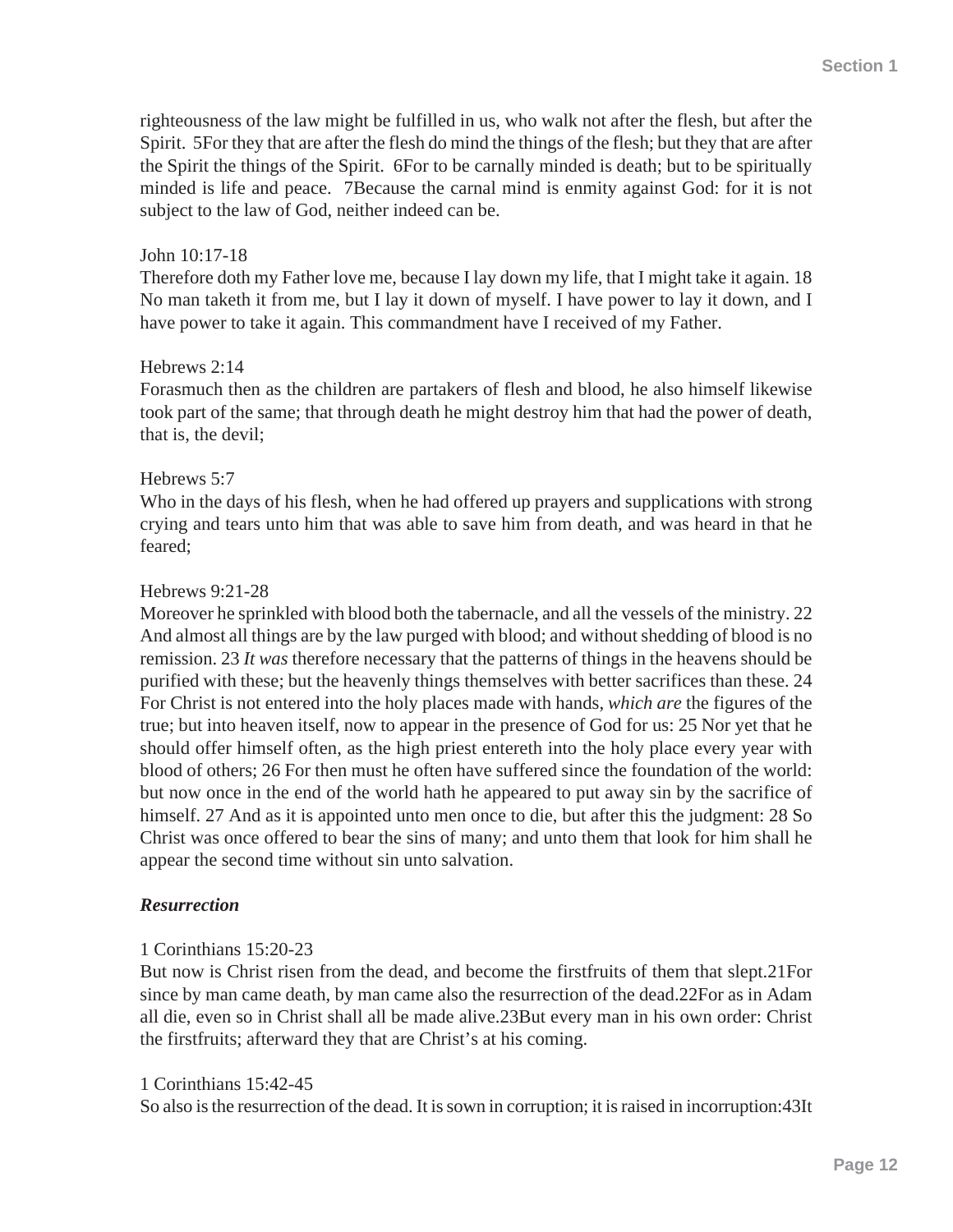is sown in dishonour; it is raised in glory: it is sown in weakness; it is raised in power:44It is sown a natural body; it is raised a spiritual body. There is a natural body, and there is a spiritual body.45And so it is written, The first man Adam was made a living soul; the last Adam was made a quickening spirit.

#### 1 Corinthians 15:50

Now this I say, brethren, that flesh and blood cannot inherit the kingdom of God; neither doth corruption inherit incorruption.

#### 1 Corinthians 15:53-54

For this corruptible must put on incorruption, and this mortal must put on immortality.54So when this corruptible shall have put on incorruption, and this mortal shall have put on immortality, then shall be brought to pass the saying that is written,

#### Philippians 2:8

And being found in fashion as a man, he humbled himself, and became obedient unto death, even the death of the cross.

#### Philippians 2:9

Wherefore God also hath highly exalted him, and given him a name which is above every name:

#### Hebrews 9:12-18

Neither by the blood of goats and calves, but by his own blood he entered in once into the holy place, having obtained eternal redemption *for us*. 13 For if the blood of bulls and of goats, and the ashes of an heifer sprinkling the unclean, sanctifieth to the purifying of the flesh: 14 How much more shall the blood of Christ, who through the eternal Spirit offered himself without spot to God, purge your conscience from dead works to serve the living God? 15 And for this cause he is the mediator of the new testament, that by means of death, for the redemption of the transgressions *that were* under the first testament, they which are called might receive the promise of eternal inheritance. 16 For where a testament *is*, there must also of necessity be the death of the testator. 17 For a testament *is* of force after men are dead: otherwise it is of no strength at all while the testator liveth. 18 Whereupon neither the first *testament* was dedicated without blood.

#### 1 Peter 3:18

For Christ also hath once suffered for sins, the just for the unjust, that he might bring us to God, being put to death in the flesh, but quickened by the Spirit:

#### 1 Peter 3:21-22

The like figure whereunto even baptism doth also now save us (not the putting away of the filth of the flesh, but the answer of a good conscience toward God,) by the resurrection of Jesus Christ: 22Who is gone into heaven, and is on the right hand of God; angels and authorities and powers being made subject unto him.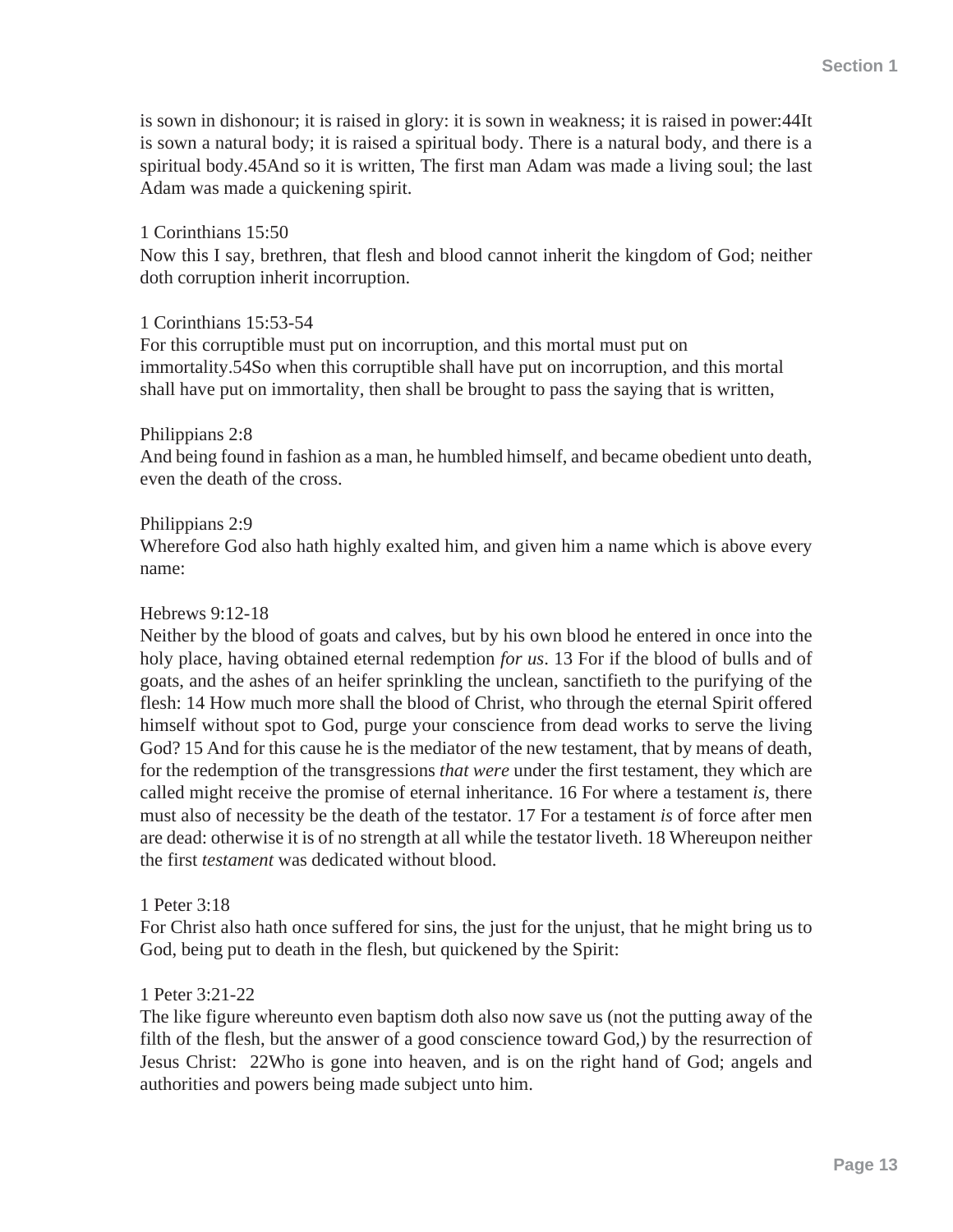#### Hebrews 12:2

Looking unto Jesus the author and finisher of our faith; who for the joy that was set before him endured the cross, despising the shame, and is set down at the right hand of the throne of God.

#### Leviticus 17:11-14

For the life of the flesh is in the blood: and I have given it to you upon the altar to make an atonement for your souls: for it is the blood that maketh an atonement for the soul. 12Therefore I said unto the children of Israel, No soul of you shall eat blood, neither shall any stranger that sojourneth among you eat blood. 13And whatsoever man there be of the children of Israel, or of the strangers that sojourn among you, which hunteth and catcheth any beast or fowl that may be eaten; he shall even pour out the blood thereof, and cover it with dust. 14For it is the life of all flesh; the blood of it is for the life thereof: therefore I said unto the children of Israel, Ye shall eat the blood of no manner of flesh: for the life of all flesh is the blood thereof: whosoever eateth it shall be cut off.

#### Galatians 3:16-17

Now to Abraham and his seed were the promises made. He saith not, And to seeds, as of many; but as of one, And to thy seed, which is Christ. 17 And this I say, *that* the covenant, that was confirmed before of God in Christ, the law, which was four hundred and thirty years after, cannot disannul, that it should make the promise of none effect.

#### Romans 6:9

Knowing that Christ being raised from the dead dieth no more; death hath no more dominion over him.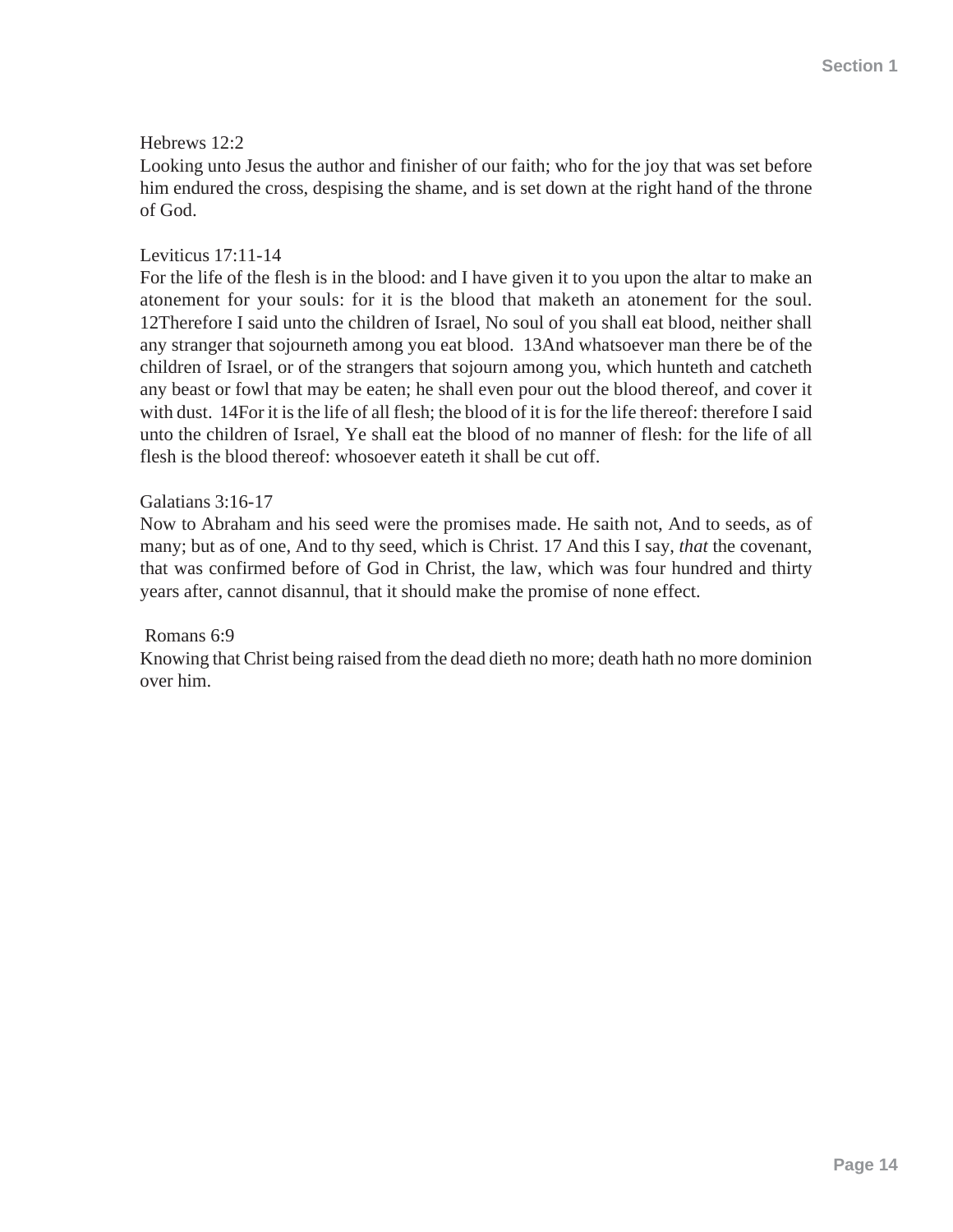# **In Adam/In Christ**

*"If any man be in Christ ..."*

#### *Baptism*

Romans 6:3-8

Know ye not, that so many of us as were baptized into Jesus Christ were baptized into his death? 4Therefore we are buried with him by baptism into death: that like as Christ was raised up from the dead by the glory of the Father, even so we also should walk in newness of life. 5For if we have been planted together in the likeness of his death, we shall be also in the likeness of his resurrection: 6Knowing this, that our old man is crucified with him, that the body of sin might be destroyed, that henceforth we should not serve sin. 7For he that is dead is freed from sin. 8Now if we be dead with Christ, we believe that we shall also live with him:

#### 1 Corinthians 6:11

And such were some of you: but ye are washed, but ye are sanctified, but ye are justified in the name of the Lord Jesus, and by the Spirit of our God.

#### Galatians 3:16

Now to Abraham and his seed were the promises made. He saith not, And to seeds, as of many; but as of one, And to thy seed, which is Christ.

Galatians 3:26-29

For ye are all the children of God by faith in Christ Jesus. 27For as many of you as have been baptized into Christ have put on Christ. 28There is neither Jew nor Greek, there is neither bond nor free, there is neither male nor female: for ye are all one in Christ Jesus. 29And if ye be Christ's, then are ye Abraham's seed, and heirs according to the promise.

Ephesians 2:8 For by grace are ye saved through faith; and that not of yourselves: it is the gift of God:

#### Ephesians 2:12-13

That at that time ye were without Christ, being aliens from the commonwealth of Israel, and strangers from the covenants of promise, having no hope, and without God in the world: 13But now in Christ Jesus ye who sometimes were far off are made nigh by the blood of Christ.

#### 2 Peter 1:4

Whereby are given unto us exceeding great and precious promises: that by these ye might be partakers of the divine nature, having escaped the corruption that is in the world through lust.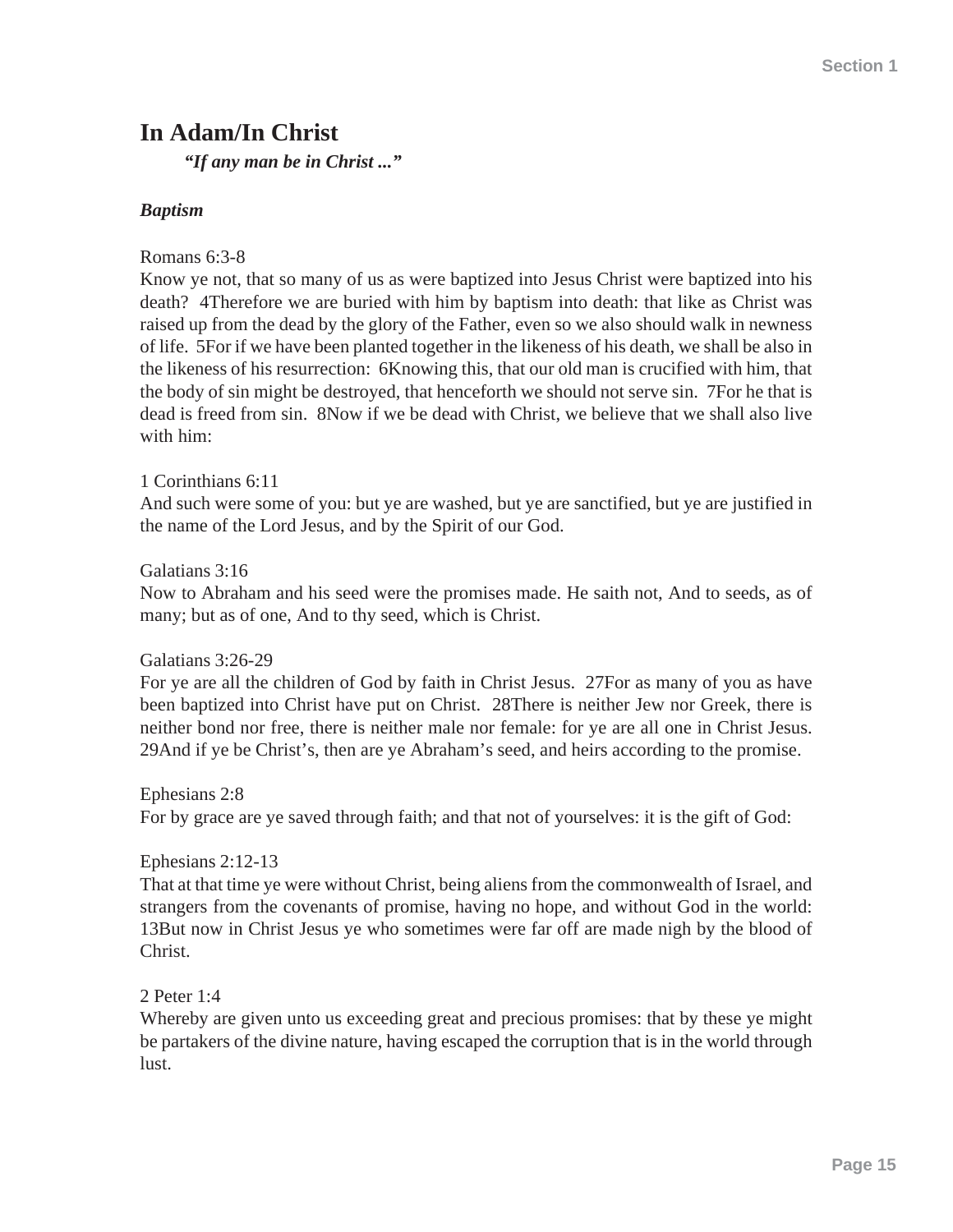#### Revelation 5:9-10

And they sung a new song, saying, Thou art worthy to take the book, and to open the seals thereof: for thou wast slain, and hast redeemed us to God by thy blood out of every kindred, and tongue, and people, and nation; 10And hast made us unto our God kings and priests: and we shall reign on the earth.

#### Genesis 3:15

And I will put enmity between thee and the woman, and between thy seed and her seed; it shall bruise thy head, and thou shalt bruise his heel.

#### Genesis 13:14-17

And the LORD said unto Abram, after that Lot was separated from him, Lift up now thine eyes, and look from the place where thou art northward, and southward, and eastward, and westward: 15For all the land which thou seest, to thee will I give it, and to thy seed for ever. 16And I will make thy seed as the dust of the earth: so that if a man can number the dust of the earth, then shall thy seed also be numbered. 17Arise, walk through the land in the length of it and in the breadth of it; for I will give it unto thee.

#### Genesis 15:4-18

And, behold, the word of the LORD *came* unto him, saying, This shall not be thine heir; but he that shall come forth out of thine own bowels shall be thine heir. 5 And he brought him forth abroad, and said, Look now toward heaven, and tell the stars, if thou be able to number them: and he said unto him, So shall thy seed be. 6 And he believed in the LORD; and he counted it to him for righteousness. 7 And he said unto him, I *am* the LORD that brought thee out of Ur of the Chaldees, to give thee this land to inherit it. 8 And he said, Lord GOD, whereby shall I know that I shall inherit it? 9 And he said unto him, Take me an heifer of three years old, and a she goat of three years old, and a ram of three years old, and a turtledove, and a young pigeon. 10 And he took unto him all these, and divided them in the midst, and laid each piece one against another: but the birds divided he not. 11 And when the fowls came down upon the carcases, Abram drove them away. 12 And when the sun was going down, a deep sleep fell upon Abram; and, lo, an horror of great darkness fell upon him. 13 And he said unto Abram, Know of a surety that thy seed shall be a stranger in a land *that is* not theirs, and shall serve them; and they shall afflict them four hundred years; 14 And also that nation, whom they shall serve, will I judge: and afterward shall they come out with great substance. 15 And thou shalt go to thy fathers in peace; thou shalt be buried in a good old age. 16 But in the fourth generation they shall come hither again: for the iniquity of the Amorites *is* not yet full. 17 And it came to pass, that, when the sun went down, and it was dark, behold a smoking furnace, and a burning lamp that passed between those pieces. 18 In the same day the LORD made a covenant with Abram, saying, Unto thy seed have I given this land, from the river of Egypt unto the great river, the river Euphrates: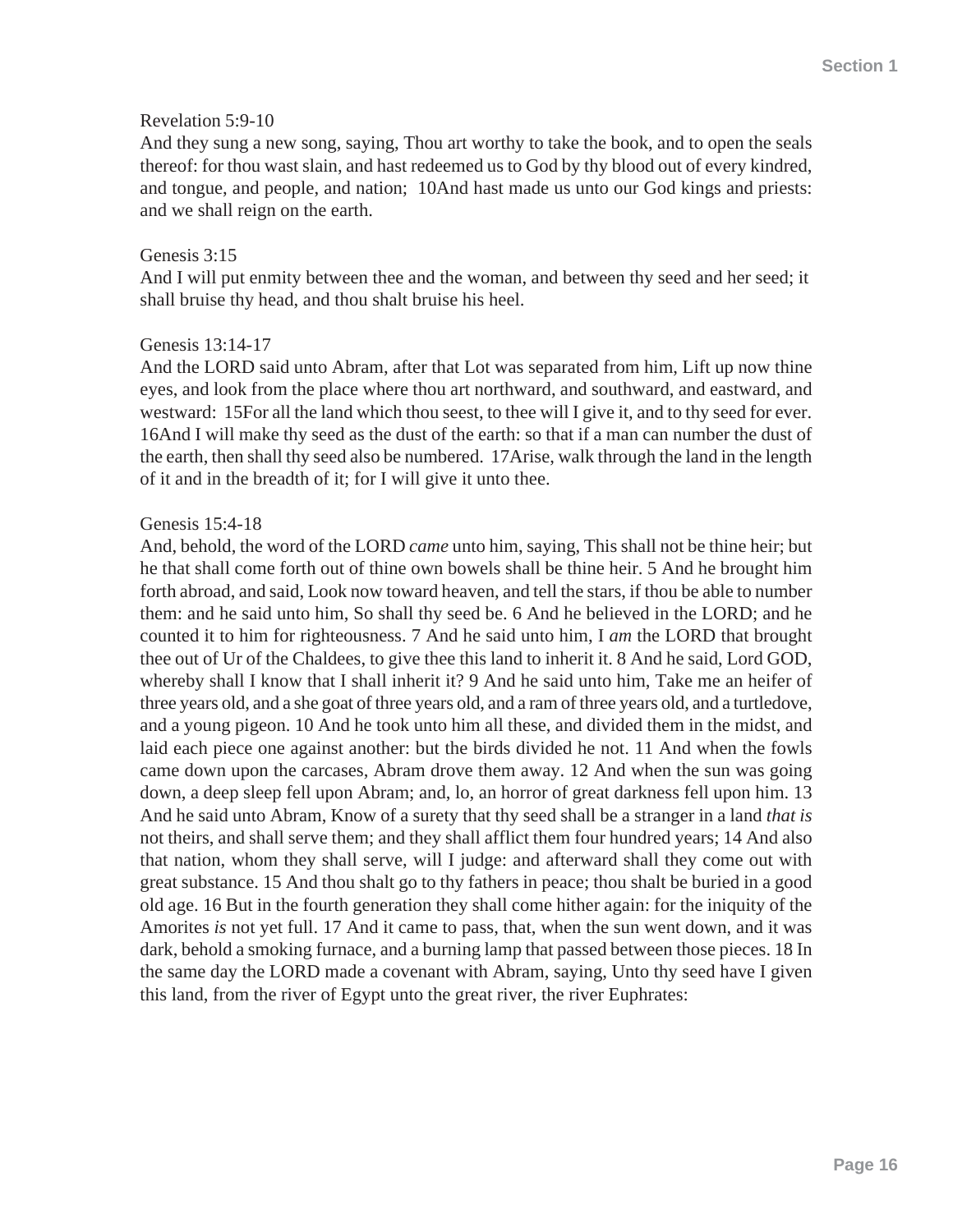#### Genesis 17:1-21

And when Abram was ninety years old and nine, the LORD appeared to Abram, and said unto him, I am the Almighty God; walk before me, and be thou perfect. 2And I will make my covenant between me and thee, and will multiply thee exceedingly. 3And Abram fell on his face: and God talked with him, saying, 4As for me, behold, my covenant is with thee, and thou shalt be a father of many nations. 5Neither shall thy name any more be called Abram, but thy name shall be Abraham; for a father of many nations have I made thee. 6And I will make thee exceeding fruitful, and I will make nations of thee, and kings shall come out of thee. 7And I will establish my covenant between me and thee and thy seed after thee in their generations for an everlasting covenant, to be a God unto thee, and to thy seed after thee. 8And I will give unto thee, and to thy seed after thee, the land wherein thou art a stranger, all the land of Canaan, for an everlasting possession; and I will be their God. 9And God said unto Abraham, Thou shalt keep my covenant therefore, thou, and thy seed after thee in their generations. 10This is my covenant, which ye shall keep, between me and you and thy seed after thee; Every man child among you shall be circumcised. 11And ye shall circumcise the flesh of your foreskin; and it shall be a token of the covenant betwixt me and you. 12And he that is eight days old shall be circumcised among you, every man child in your generations, he that is born in the house, or bought with money of any stranger, which is not of thy seed. 13He that is born in thy house, and he that is bought with thy money, must needs be circumcised: and my covenant shall be in your flesh for an everlasting covenant. 14And the uncircumcised man child whose flesh of his foreskin is not circumcised, that soul shall be cut off from his people; he hath broken my covenant. 15And God said unto Abraham, As for Sarai thy wife, thou shalt not call her name Sarai, but Sarah shall her name be. 16And I will bless her, and give thee a son also of her: yea, I will bless her, and she shall be a mother of nations; kings of people shall be of her. 17Then Abraham fell upon his face, and laughed, and said in his heart, Shall a child be born unto him that is an hundred years old? And shall Sarah, that is ninety years old, bear? 18And Abraham said unto God, O that Ishmael might live before thee! 19And God said, Sarah thy wife shall bear thee a son indeed; and thou shalt call his name Isaac: and I will establish my covenant with him for an everlasting covenant, and with his seed after him. 20And as for Ishmael, I have heard thee: Behold, I have blessed him, and will make him fruitful, and will multiply him exceedingly; twelve princes shall he beget, and I will make him a great nation. 21But my covenant will I establish with Isaac, which Sarah shall bear unto thee at this set time in the next year.

#### Genesis 22:15-18

And the angel of the LORD called unto Abraham out of heaven the second time,16And said, By myself have I sworn, saith the LORD, for because thou hast done this thing, and hast not withheld thy son, thine only son:17That in blessing I will bless thee, and in multiplying I will multiply thy seed as the stars of the heaven, and as the sand which is upon the sea shore; and thy seed shall possess the gate of his enemies;18And in thy seed shall all the nations of the earth be blessed; because thou hast obeyed my voice.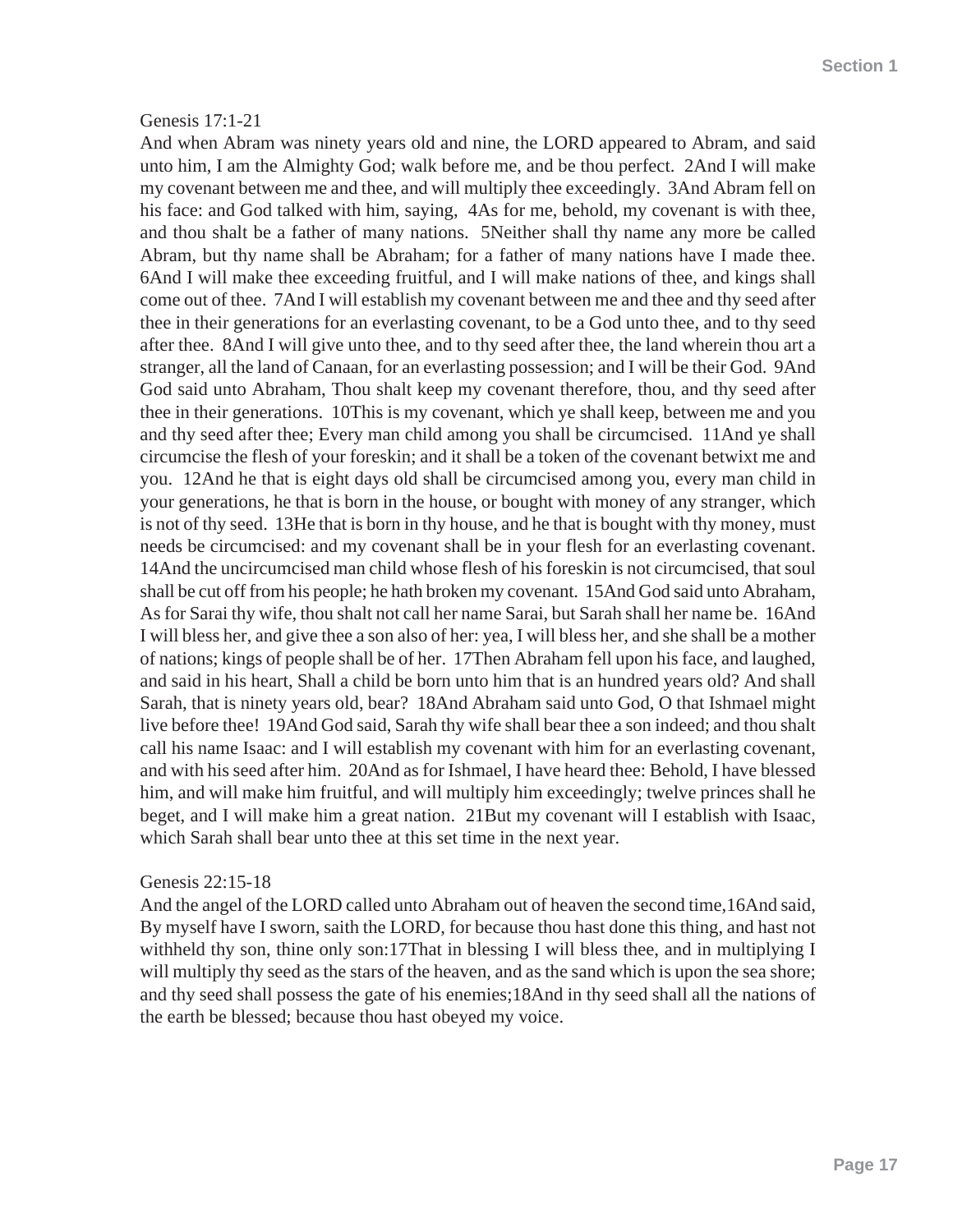#### 2 Samuel 7:12-16

And when thy days be fulfilled, and thou shalt sleep with thy fathers, I will set up thy seed after thee, which shall proceed out of thy bowels, and I will establish his kingdom. 13He shall build an house for my name, and I will stablish the throne of his kingdom for ever. 14I will be his father, and he shall be my son. If he commit iniquity, I will chasten him with the rod of men, and with the stripes of the children of men: 15But my mercy shall not depart away from him, as I took it from Saul, whom I put away before thee. 16And thine house and thy kingdom shall be established for ever before thee: thy throne shall be established for ever.

#### *Newness of Life*

#### Romans 5:15-19

But not as the offence, so also is the free gift. For if through the offence of one many be dead, much more the grace of God, and the gift by grace, which is by one man, Jesus Christ, hath abounded unto many. 16And not as it was by one that sinned, so is the gift: for the judgment was by one to condemnation, but the free gift is of many offences unto justification. 17For if by one man's offence death reigned by one; much more they which receive abundance of grace and of the gift of righteousness shall reign in life by one, Jesus Christ.) 18Therefore as by the offence of one judgment came upon all men to condemnation; even so by the righteousness of one the free gift came upon all men unto justification of life. 19For as by one man's disobedience many were made sinners, so by the obedience of one shall many be made righteous.

#### Romans 6:4

Therefore we are buried with him by baptism into death: that like as Christ was raised up from the dead by the glory of the Father, even so we also should walk in newness of life.

#### Romans 6:6

Knowing this, that our old man is crucified with him, that the body of sin might be destroyed, that henceforth we should not serve sin.

#### 1 Peter 1:23

Being born again, not of corruptible seed, but of incorruptible, by the word of God, which liveth and abideth for ever.

1 Corinthians 15:22 For as in Adam all die, even so in Christ shall all be made alive.

#### 1 Corinthians 15:45

And so it is written, The first man Adam was made a living soul; the last Adam was made a quickening spirit.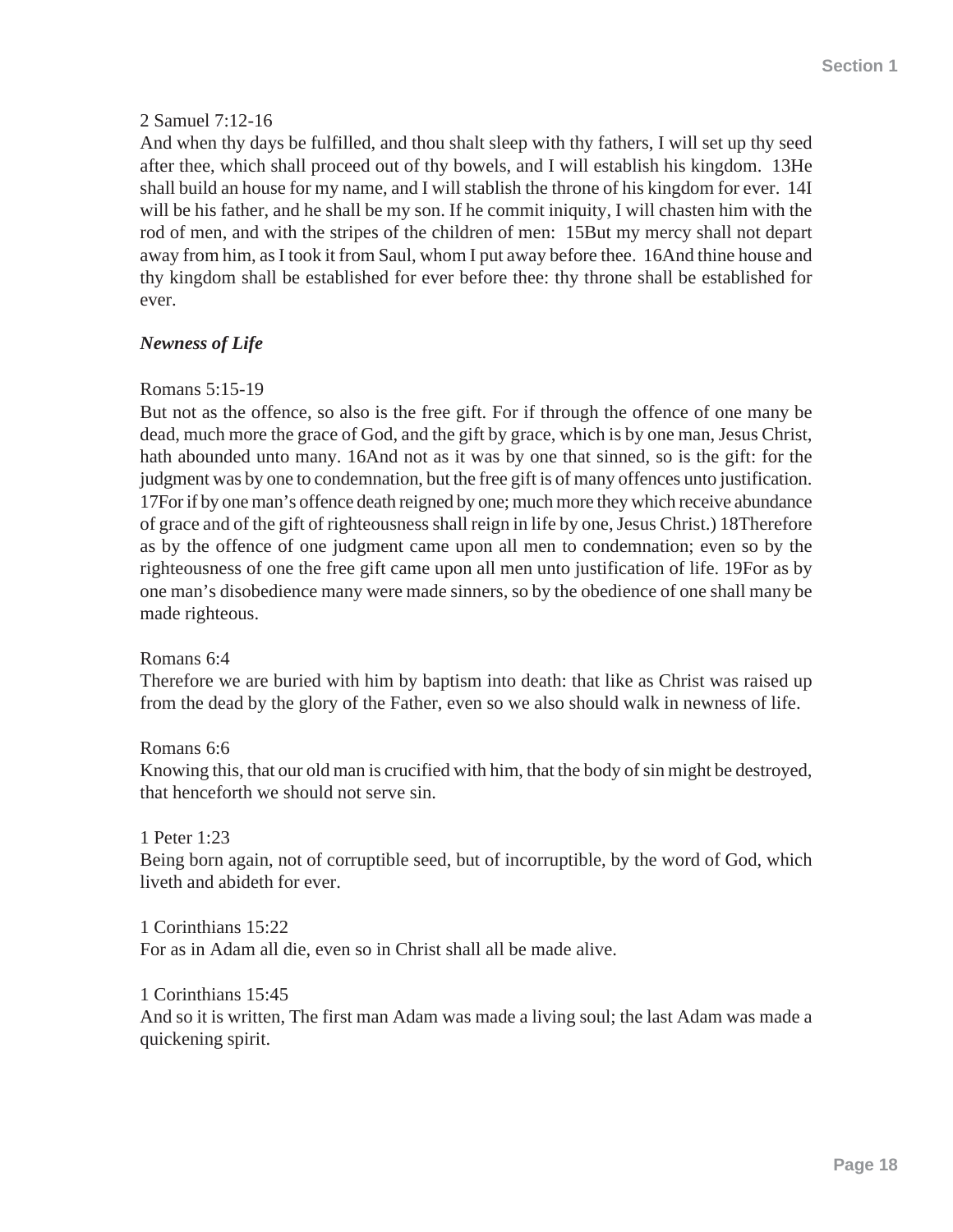#### 2 Corinthians 5:17-21

Therefore if any man be in Christ, he is a new creature: old things are passed away; behold, all things are become new. 18And all things are of God, who hath reconciled us to himself by Jesus Christ, and hath given to us the ministry of reconciliation; 19To wit, that God was in Christ, reconciling the world unto himself, not imputing their trespasses unto them; and hath committed unto us the word of reconciliation. 20Now then we are ambassadors for Christ, as though God did beseech you by us: we pray you in Christ's stead, be ye reconciled to God. 21For he hath made him to be sin for us, who knew no sin; that we might be made the righteousness of God in him.

#### Romans 3:21-26

But now the righteousness of God without the law is manifested, being witnessed by the law and the prophets;22Even the righteousness of God which is by faith of Jesus Christ unto all and upon all them that believe: for there is no difference:23For all have sinned, and come short of the glory of God;24Being justified freely by his grace through the redemption that is in Christ Jesus:25Whom God hath set forth to be a propitiation through faith in his blood, to declare his righteousness for the remission of sins that are past, through the forbearance of God;26To declare, I say, at this time his righteousness: that he might be just, and the justifier of him which believeth in Jesus.

#### Romans 4:22-25

And therefore it was imputed to him for righteousness.23Now it was not written for his sake alone, that it was imputed to him;24But for us also, to whom it shall be imputed, if we believe on him that raised up Jesus our Lord from the dead;25Who was delivered for our offences, and was raised again for our justification.

#### Romans 7:14-25

For we know that the law is spiritual: but I am carnal, sold under sin. 15For that which I do I allow not: for what I would, that do I not; but what I hate, that do I. 16If then I do that which I would not, I consent unto the law that it is good. 17Now then it is no more I that do it, but sin that dwelleth in me. 18For I know that in me (that is, in my flesh,) dwelleth no good thing: for to will is present with me; but how to perform that which is good I find not. 19For the good that I would I do not: but the evil which I would not, that I do. 20Now if I do that I would not, it is no more I that do it, but sin that dwelleth in me. 21I find then a law, that, when I would do good, evil is present with me. 22For I delight in the law of God after the inward man: 23But I see another law in my members, warring against the law of my mind, and bringing me into captivity to the law of sin which is in my members. 24O wretched man that I am! Who shall deliver me from the body of this death? 25I thank God through Jesus Christ our Lord. So then with the mind I myself serve the law of God; but with the flesh the law of sin.

#### Philippians 2:12-13

Wherefore, my beloved, as ye have always obeyed, not as in my presence only, but now much more in my absence, work out your own salvation with fear and trembling. 13For it is God which worketh in you both to will and to do of his good pleasure.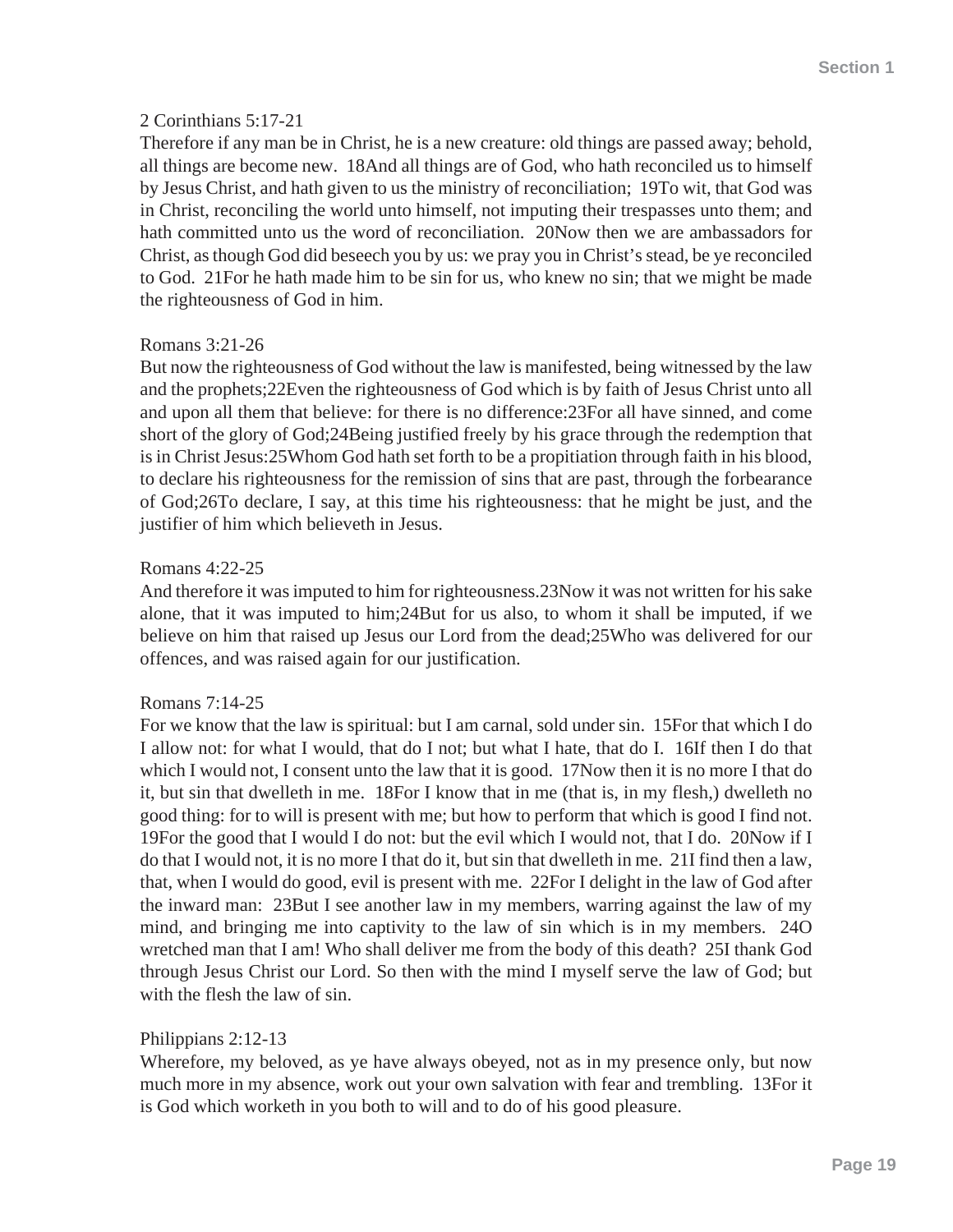#### Philippians 3:9

And be found in him, not having mine own righteousness, which is of the law, but that which is through the faith of Christ, the righteousness which is of God by faith:

#### Galatians 2:16-21

Knowing that a man is not justified by the works of the law, but by the faith of Jesus Christ, even we have believed in Jesus Christ, that we might be justified by the faith of Christ, and not by the works of the law: for by the works of the law shall no flesh be justified.17But if, while we seek to be justified by Christ, we ourselves also are found sinners, is therefore Christ the minister of sin? God forbid.18For if I build again the things which I destroyed, I make myself a transgressor.19For I through the law am dead to the law, that I might live unto God.20I am crucified with Christ: nevertheless I live; yet not I, but Christ liveth in me: and the life which I now live in the flesh I live by the faith of the Son of God, who loved me, and gave himself for me.21I do not frustrate the grace of God: for if righteousness come by the law, then Christ is dead in vain.

#### 2 Timothy 1:9

Who hath saved us, and called us with an holy calling, not according to our works, but according to his own purpose and grace, which was given us in Christ Jesus before the world began,

#### Colossians 1:9-23

For this cause we also, since the day we heard it, do not cease to pray for you, and to desire that ye might be filled with the knowledge of his will in all wisdom and spiritual understanding; 10That ye might walk worthy of the Lord unto all pleasing, being fruitful in every good work, and increasing in the knowledge of God; 11Strengthened with all might, according to his glorious power, unto all patience and longsuffering with joyfulness; 12Giving thanks unto the Father, which hath made us meet to be partakers of the inheritance of the saints in light: 13Who hath delivered us from the power of darkness, and hath translated us into the kingdom of his dear Son: 14In whom we have redemption through his blood, even the forgiveness of sins: 15Who is the image of the invisible God, the firstborn of every creature: 16For by him were all things created, that are in heaven, and that are in earth, visible and invisible, whether they be thrones, or dominions, or principalities, or powers: all things were created by him, and for him: 17And he is before all things, and by him all things consist. 18And he is the head of the body, the church: who is the beginning, the firstborn from the dead; that in all things he might have the preeminence. 19For it pleased the Father that in him should all fulness dwell; 20And, having made peace through the blood of his cross, by him to reconcile all things unto himself; by him, I say, whether they be things in earth, or things in heaven. 21And you, that were sometime alienated and enemies in your mind by wicked works, yet now hath he reconciled 22In the body of his flesh through death, to present you holy and unblameable and unreproveable in his sight: 23If ye continue in the faith grounded and settled, and be not moved away from the hope of the gospel, which ye have heard, and which was preached to every creature which is under heaven; whereof I Paul am made a minister;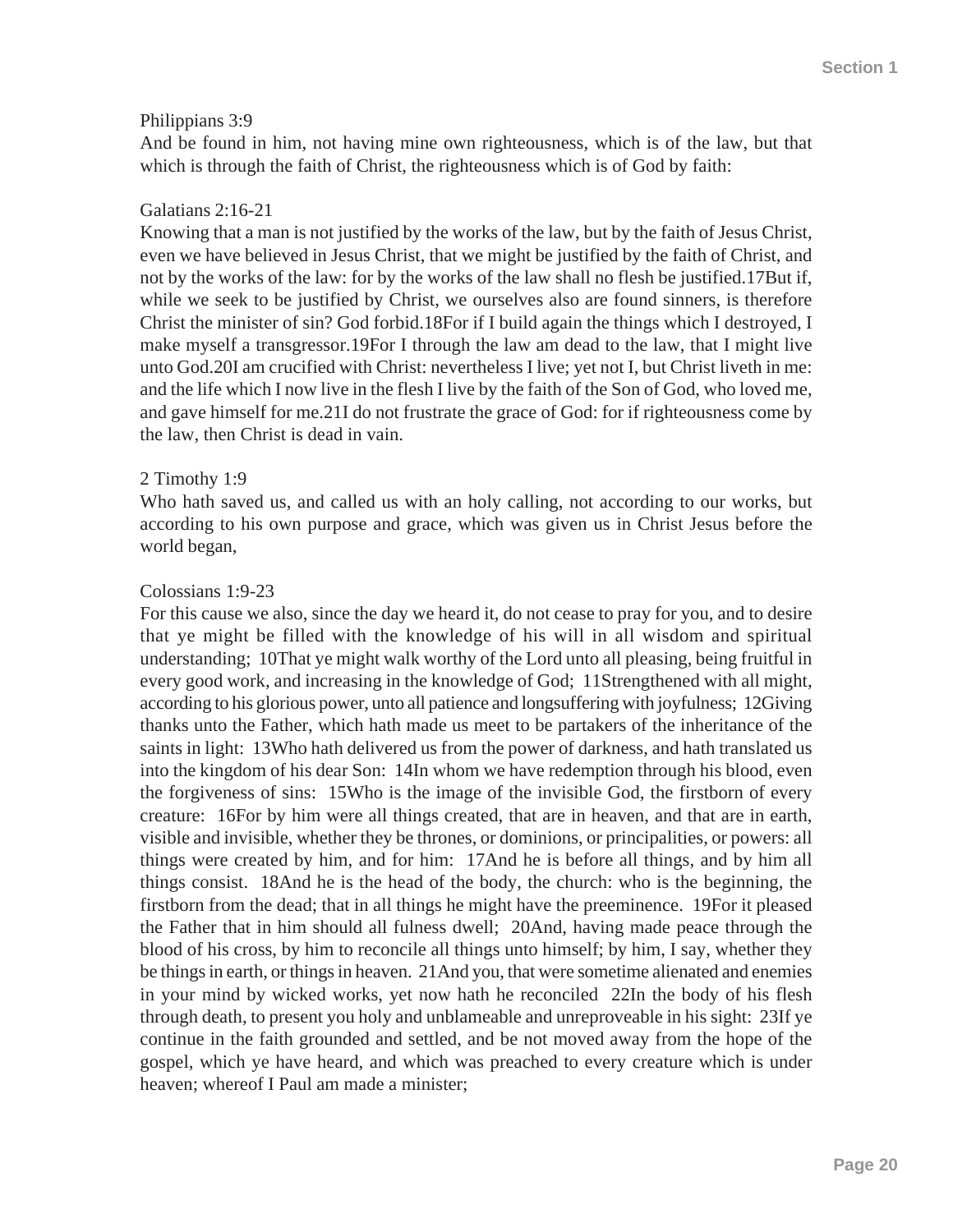#### Colossians 2:11-13

In whom also ye are circumcised with the circumcision made without hands, in putting off the body of the sins of the flesh by the circumcision of Christ: 12 Buried with him in baptism, wherein also ye are risen with *him* through the faith of the operation of God, who hath raised him from the dead. 13 And you, being dead in your sins and the uncircumcision of your flesh, hath he quickened together with him, having forgiven you all trespasses;

#### 1 Peter 2:9-10

But ye *are* a chosen generation, a royal priesthood, an holy nation, a peculiar people; that ye should shew forth the praises of him who hath called you out of darkness into his marvellous light: 10 Which in time past *were* not a people, but *are* now the people of God: which had not obtained mercy, but now have obtained mercy.

#### *Mercy of God*

#### Ezekiel 18:10-13

If he beget a son that is a robber, a shedder of blood, and that doeth the like to any one of these things, 11And that doeth not any of those duties, but even hath eaten upon the mountains, and defiled his neighbour's wife, 12Hath oppressed the poor and needy, hath spoiled by violence, hath not restored the pledge, and hath lifted up his eyes to the idols, hath committed abomination, 13Hath given forth upon usury, and hath taken increase: shall he then live? He shall not live: he hath done all these abominations; he shall surely die; his blood shall be upon him.

#### Ezekiel 18:21-23

But if the wicked will turn from all his sins that he hath committed, and keep all my statutes, and do that which is lawful and right, he shall surely live, he shall not die.22All his transgressions that he hath committed, they shall not be mentioned unto him: in his righteousness that he hath done he shall live.23Have I any pleasure at all that the wicked should die? saith the Lord GOD: and not that he should return from his ways, and live?

#### Hebrews 3:12-14

Take heed, brethren, lest there be in any of you an evil heart of unbelief, in departing from the living God. 13But exhort one another daily, while it is called To day; lest any of you be hardened through the deceitfulness of sin. 14For we are made partakers of Christ, if we hold the beginning of our confidence stedfast unto the end;

#### 1 John 1:5-9

This then is the message which we have heard of him, and declare unto you, that God is light, and in him is no darkness at all. 6If we say that we have fellowship with him, and walk in darkness, we lie, and do not the truth: 7But if we walk in the light, as he is in the light, we have fellowship one with another, and the blood of Jesus Christ his Son cleanseth us from all sin. 8If we say that we have no sin, we deceive ourselves, and the truth is not in us. 9If we confess our sins, he is faithful and just to forgive us our sins, and to cleanse us from all unrighteousness.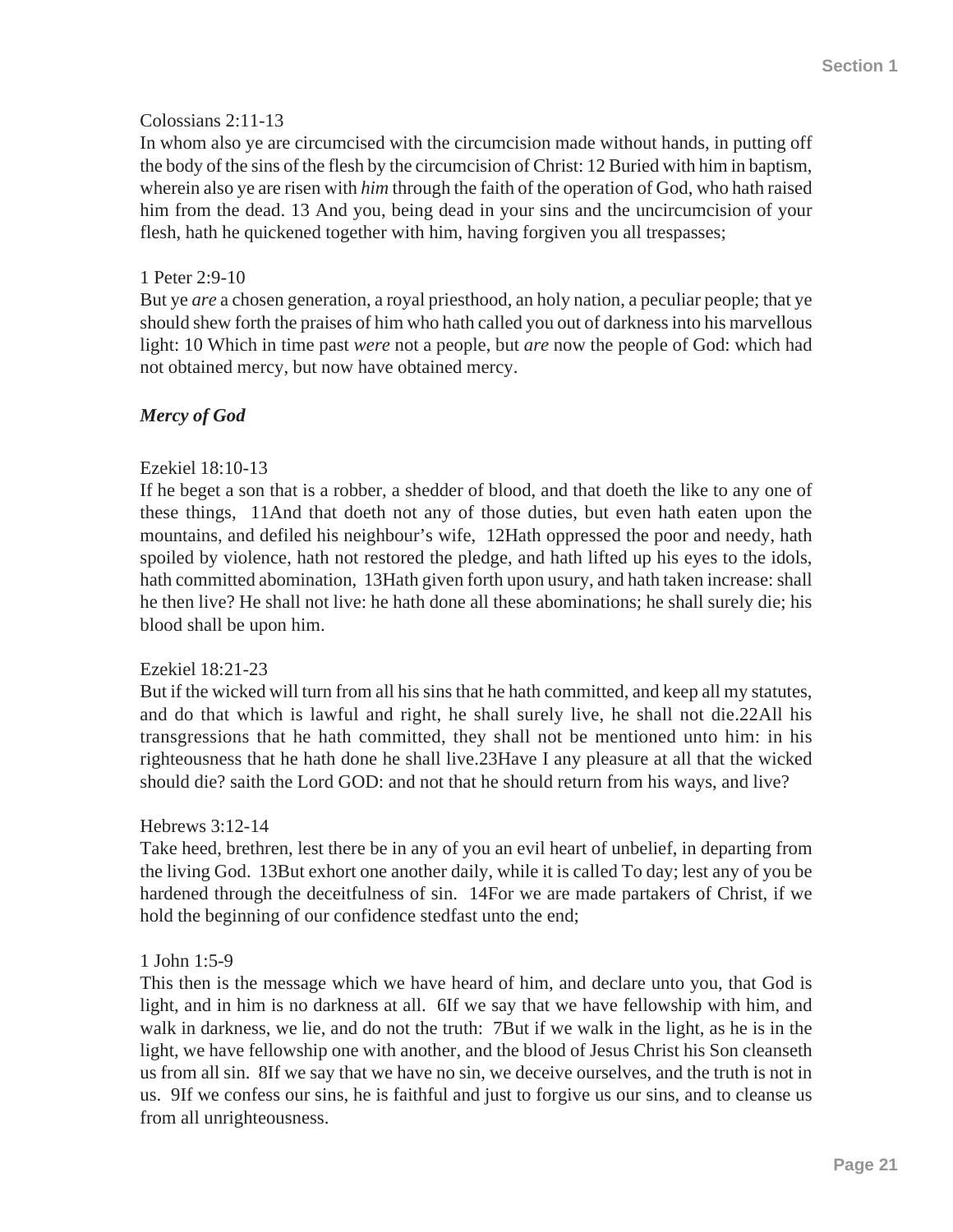#### 1 John 2:3-6

And hereby we do know that we know him, if we keep his commandments. 4 He that saith, I know him, and keepeth not his commandments, is a liar, and the truth is not in him. 5 But whoso keepeth his word, in him verily is the love of God perfected: hereby know we that we are in him. 6 He that saith he abideth in him ought himself also so to walk, even as he walked.

#### **Romans chapters 5, 6, 7 and 8**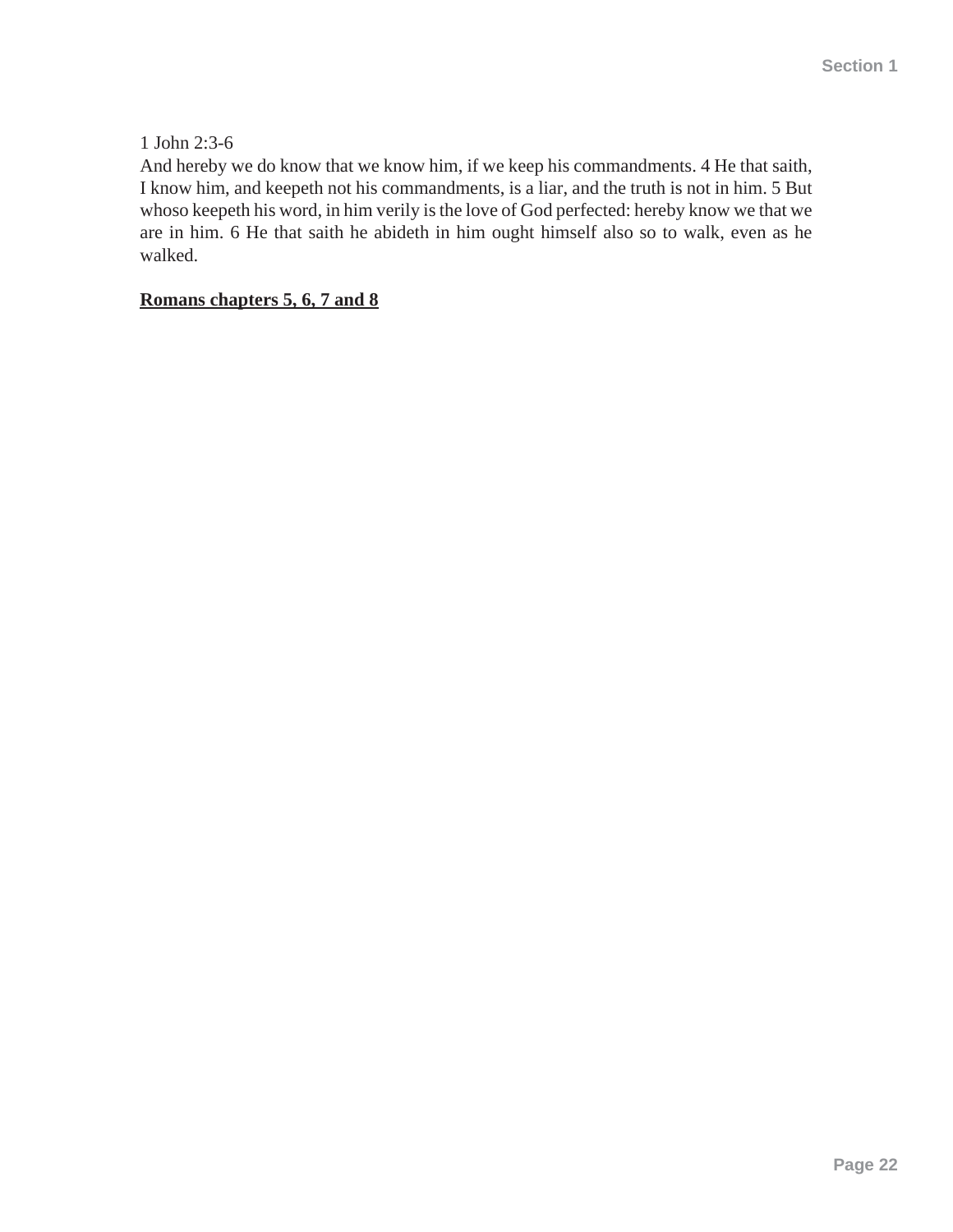# **Resurrectional Responsibility**

*"the Lord Jesus Christ who shall judge the quick and the dead ..."*

#### Daniel 12:2

And many of them that sleep in the dust of the earth shall awake, some to everlasting life, and some to shame *and* everlasting contempt.

#### Romans 2:5-8

But after thy hardness and impenitent heart treasurest up unto thyself wrath against the day of wrath and revelation of the righteous judgment of God; 6 Who will render to every man according to his deeds: 7 To them who by patient continuance in well doing seek for glory and honour and immortality, eternal life: 8 But unto them that are contentious, and do not obey the truth, but obey unrighteousness, indignation and wrath,

Romans 2:16 In the day when God shall judge the secrets of men by Jesus Christ according to my gospel.

1 Peter 4:4-7

Wherein they think it strange that ye run not with *them* to the same excess of riot, speaking evil of *you*: 5 Who shall give account to him that is ready to judge the quick and the dead. 6 For for this cause was the gospel preached also to them that are dead, that they might be judged according to men in the flesh, but live according to God in the spirit. 7 But the end of all things is at hand: be ye therefore sober, and watch unto prayer.

#### 1 Peter 4:17-18

For the time *is come* that judgment must begin at the house of God: and if *it* first *begin* at us, what shall the end *be* of them that obey not the gospel of God? 18 And if the righteous scarcely be saved, where shall the ungodly and the sinner appear?

James 4:17 Therefore to him that knoweth to do good, and doeth *it* not, to him it is sin.

Ephesians 5:8-10

For ye were sometimes darkness, but now *are ye* light in the Lord: walk as children of light: 9 (For the fruit of the Spirit *is* in all goodness and righteousness and truth;) 10 Proving what is acceptable unto the Lord.

John 3:19

And this is the condemnation, that light is come into the world, and men loved darkness rather than light, because their deeds were evil.

John 5:24-29

 Verily, verily, I say unto you, He that heareth my word, and believeth on him that sent me, hath everlasting life, and shall not come into condemnation; but is passed from death unto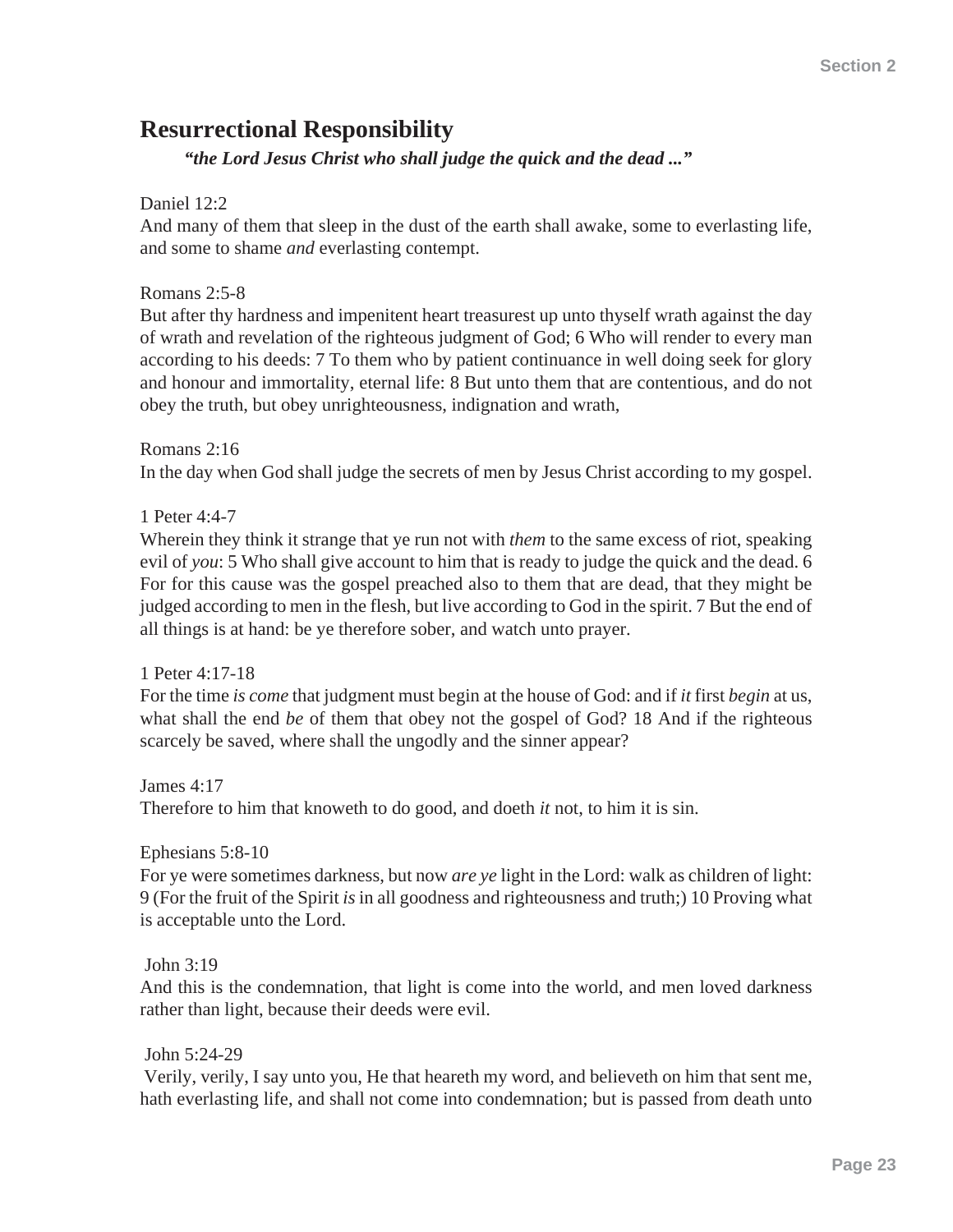life. 25 Verily, verily, I say unto you, The hour is coming, and now is, when the dead shall hear the voice of the Son of God: and they that hear shall live. 26 For as the Father hath life in himself; so hath he given to the Son to have life in himself; 27 And hath given him authority to execute judgment also, because he is the Son of man. 28 Marvel not at this: for the hour is coming, in the which all that are in the graves shall hear his voice, 29 And shall come forth; they that have done good, unto the resurrection of life; and they that have done evil, unto the resurrection of damnation.

#### 2 Timothy 4:1

I charge *thee* therefore before God, and the Lord Jesus Christ, who shall judge the quick and the dead at his appearing and his kingdom;

#### Hebrews 2:3

How shall we escape, if we neglect so great salvation; which at the first began to be spoken by the Lord, and was confirmed unto us by them that heard *him*;

#### Hebrews 10:26-29

For if we sin wilfully after that we have received the knowledge of the truth, there remaineth no more sacrifice for sins, 27 But a certain fearful looking for of judgment and fiery indignation, which shall devour the adversaries. 28 He that despised Moses' law died without mercy under two or three witnesses: 29 Of how much sorer punishment, suppose ye, shall he be thought worthy, who hath trodden under foot the Son of God, and hath counted the blood of the covenant, wherewith he was sanctified, an unholy thing, and hath done despite unto the Spirit of grace?

#### Hebrews 10:32

But call to remembrance the former days, in which, after ye were illuminated, ye endured a great fight of afflictions;

#### 2 Peter 2:20-21

For if after they have escaped the pollutions of the world through the knowledge of the Lord and Saviour Jesus Christ, they are again entangled therein, and overcome, the latter end is worse with them than the beginning. 21 For it had been better for them not to have known the way of righteousness, than, after they have known *it*, to turn from the holy commandment delivered unto them.

#### Luke 12:47-48

And that servant, which knew his lord's will, and prepared not *himself*, neither did according to his will, shall be beaten with many *stripes*. 48 But he that knew not, and did commit things worthy of stripes, shall be beaten with few *stripes*. For unto whomsoever much is given, of him shall be much required: and to whom men have committed much, of him they will ask the more.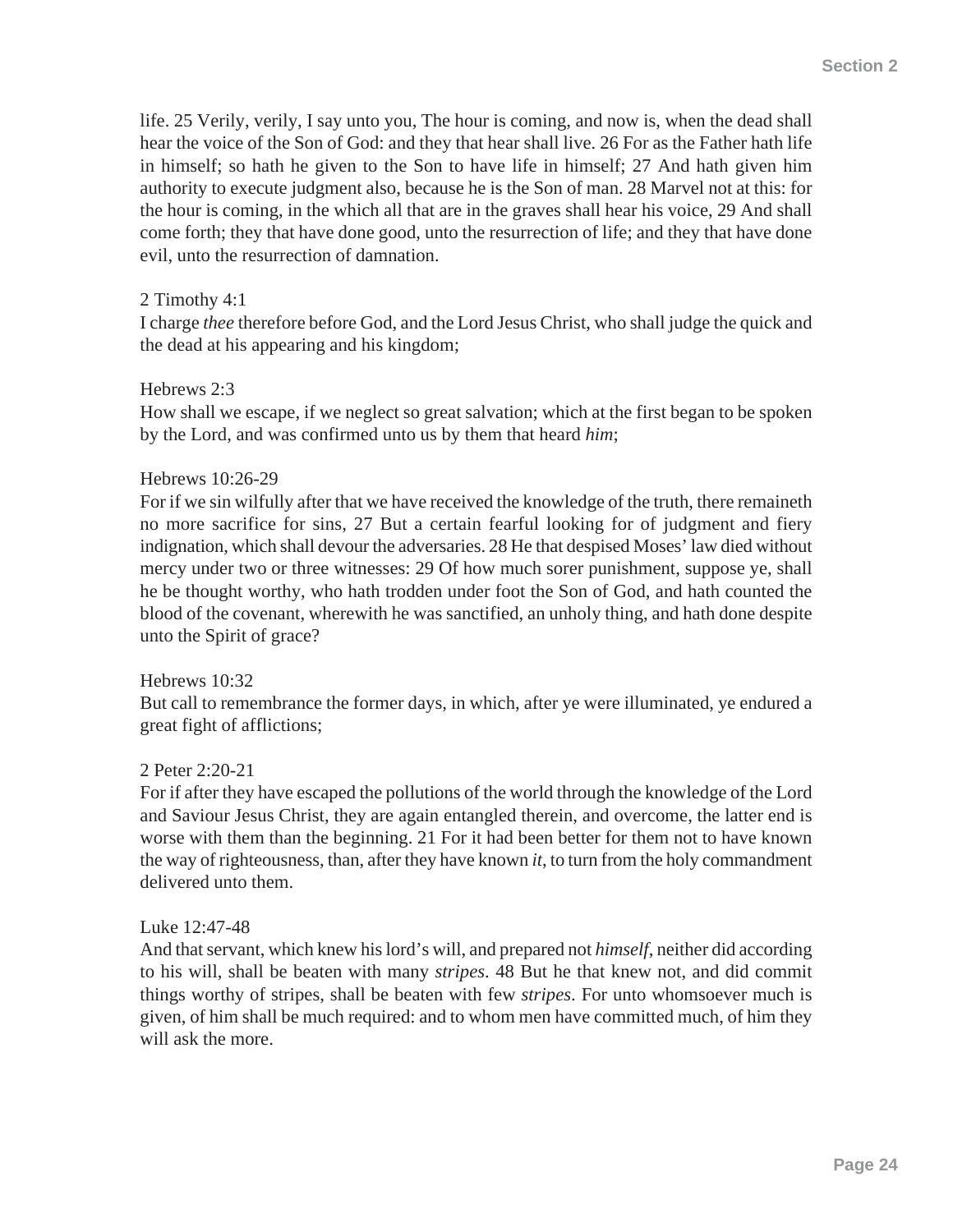#### Romans 6:3-6

Know ye not, that so many of us as were baptized into Jesus Christ were baptized into his death? 4 Therefore we are buried with him by baptism into death: that like as Christ was raised up from the dead by the glory of the Father, even so we also should walk in newness of life. 5 For if we have been planted together in the likeness of his death, we shall be also *in the likeness* of *his* resurrection: 6 Knowing this, that our old man is crucified with *him*, that the body of sin might be destroyed, that henceforth we should not serve sin.

#### Galatians 3:26-29

For ye are all the children of God by faith in Christ Jesus. 27 For as many of you as have been baptized into Christ have put on Christ. 28 There is neither Jew nor Greek, there is neither bond nor free, there is neither male nor female: for ye are all one in Christ Jesus. 29 And if ye *be* Christ's, then are ye Abraham's seed, and heirs according to the promise.

#### 2 Corinthians 5:10

For we must all appear before the judgment seat of Christ; that every one may receive the things *done* in *his* body, according to that he hath done, whether *it be* good or bad.

#### Psalm 50:4-5

He shall call to the heavens from above, and to the earth, that he may judge his people. 5 Gather my saints together unto me; those that have made a covenant with me by sacrifice.

#### Matthew 24:30-31

And then shall appear the sign of the Son of man in heaven: and then shall all the tribes of the earth mourn, and they shall see the Son of man coming in the clouds of heaven with power and great glory. 31 And he shall send his angels with a great sound of a trumpet, and they shall gather together his elect from the four winds, from one end of heaven to the other.

#### Romans 14:10-12

But why dost thou judge thy brother? or why dost thou set at nought thy brother? for we shall all stand before the judgment seat of Christ. 11 For it is written, *As* I live, saith the Lord, every knee shall bow to me, and every tongue shall confess to God. 12 So then every one of us shall give account of himself to God.

#### Galatians 6:7-8

Be not deceived; God is not mocked: for whatsoever a man soweth, that shall he also reap. 8 For he that soweth to his flesh shall of the flesh reap corruption; but he that soweth to the Spirit shall of the Spirit reap life everlasting.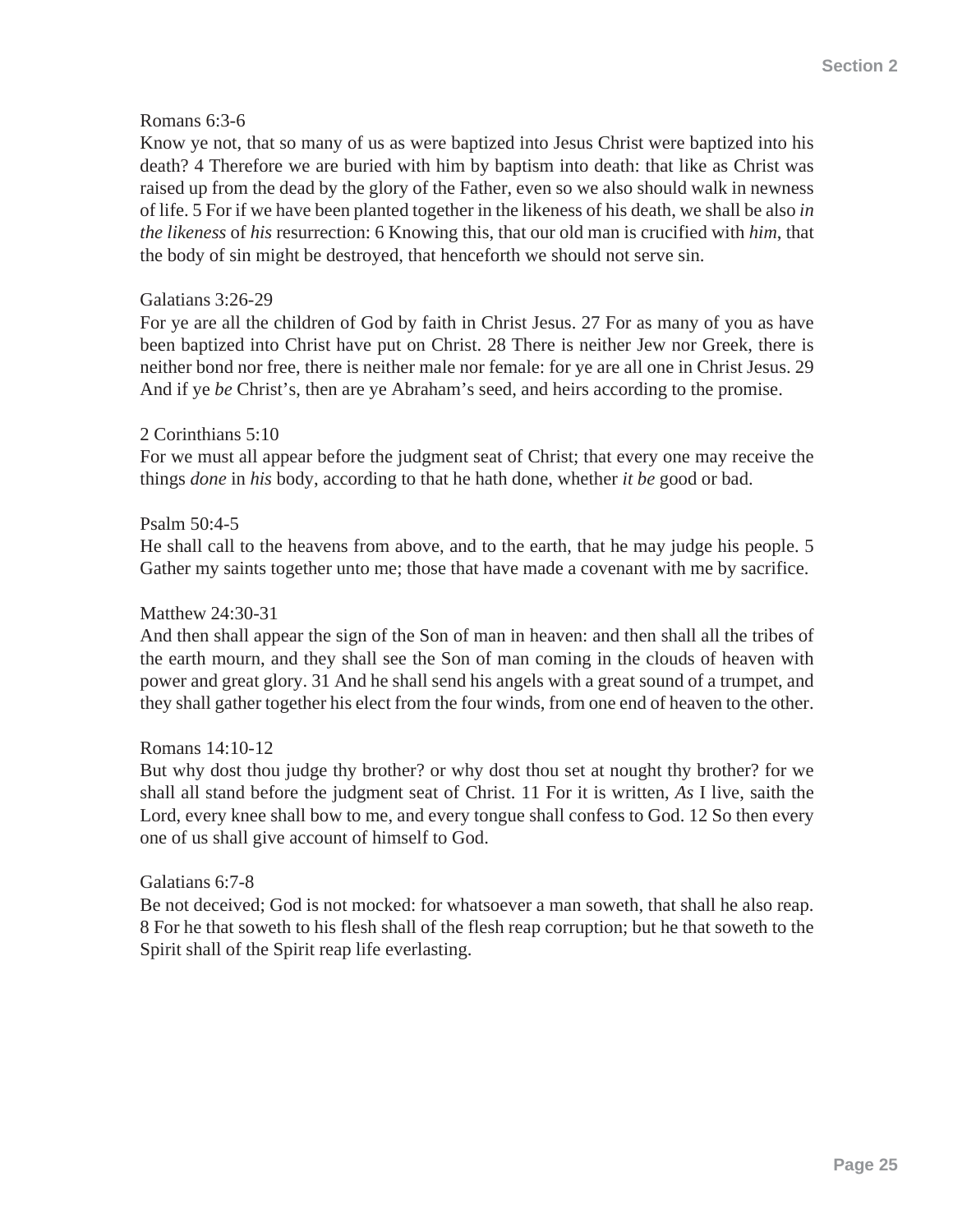# **Fellowship**

Matthew 18:15-17

Moreover if thy brother shall trespass against thee, go and tell him his fault between thee and him alone: if he shall hear thee, thou hast gained thy brother. 16 But if he will not hear *thee, then* take with thee one or two more, that in the mouth of two or three witnesses every word may be established. 17 And if he shall neglect to hear them, tell *it* unto the church: but if he neglect to hear the church, let him be unto thee as an heathen man and a publican.

Titus 3:10-11

A man that is an heretick after the first and second admonition reject; 11 Knowing that he that is such is subverted, and sinneth, being condemned of himself.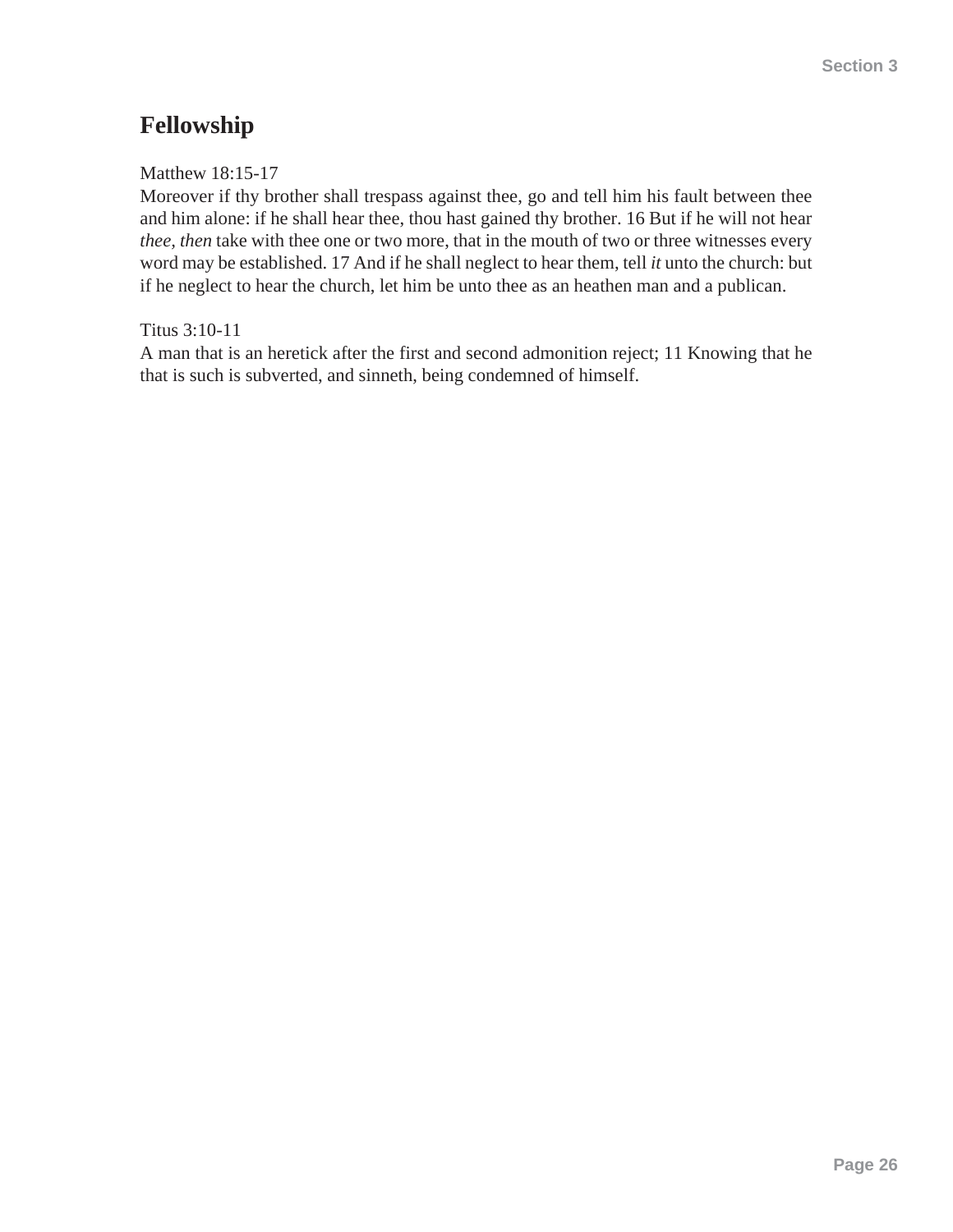## **Referances to Ecclesial Guide in Fellowship Section**

#### **32. Cases of Sin and Withdrawal**

Withdrawal is a serious step, and ought not to be lightly taken against any brother. It erects a barrier and inflicts a stain not easily removed. It ought never to be taken until all the resources of the Scriptural rule of procedure have been exhausted.

The rule laid down by Christ for the treatment of personal offences (Matthew 18:15-17) is doubtless applicable to sin in general. Sin ot any kind on the part of a brother, becoming known to another brother, is a sin against that brother—more heinous, indeed, when Scripturally estimated, than a mere offence against himself. He is, therefore, bound to take the course Jesus prescribes, as John plainly indicates in the words, "If any man see his brother sin a sin which is not unto death, he shall ask", etc. It is usual with some not to act upon this rule at all. The usual way is to speak of the fault, whatever it is, to a third party. This itself is sin. A brother's part (if the case be serious enough to speak of at all), is to be silent to all but the brother himself: first, to go himself and discuss the matter between the two alone. If this is successful, a brother is gained and saved, and the matter is not to be mentioned to anyone else. If not successful, Christ commands the interview to be repeated with the assistance of one or two others; and only in the event of these failing is the matter to be mentioned to the ecclesia, or those representing it. It is then the ecclesia's part to bring their whole influence to bear upon the offender to forsake his evil ways. Only when this has failed are we at liberty to withdraw. Nothing is so effectual as this rule for stopping evil speaking and ensuring merciful help to those who stumble, or the proper and timely treatment of incorrigible sin. Each brother then becomes a seeing eye and protecting hand of the ecclesia. There should be a stringent refusal to hear an evil report concerning anyone until the reporter has taken the Scriptural course. Withdrawal, too, when it comes (it must be noted), is not expulsion. It is the apostolic form of separation which, though practically equivalent to expulsion in its effects on the separated, is more in harmony with the spirit enjoined by Christ upon his house than the form in vogue among professing bodies of all sorts. Withdrawal means that those withdrawing do modestly and sorrowfully step aside from the offender for fear of implication in his offence. Expulsion means thrusting out, which is a different thing, and implies and generates the arrogant attitude of ecclesiastical excommunication. The careful preservation of right forms in these things is a help to the preservation of the right spirit.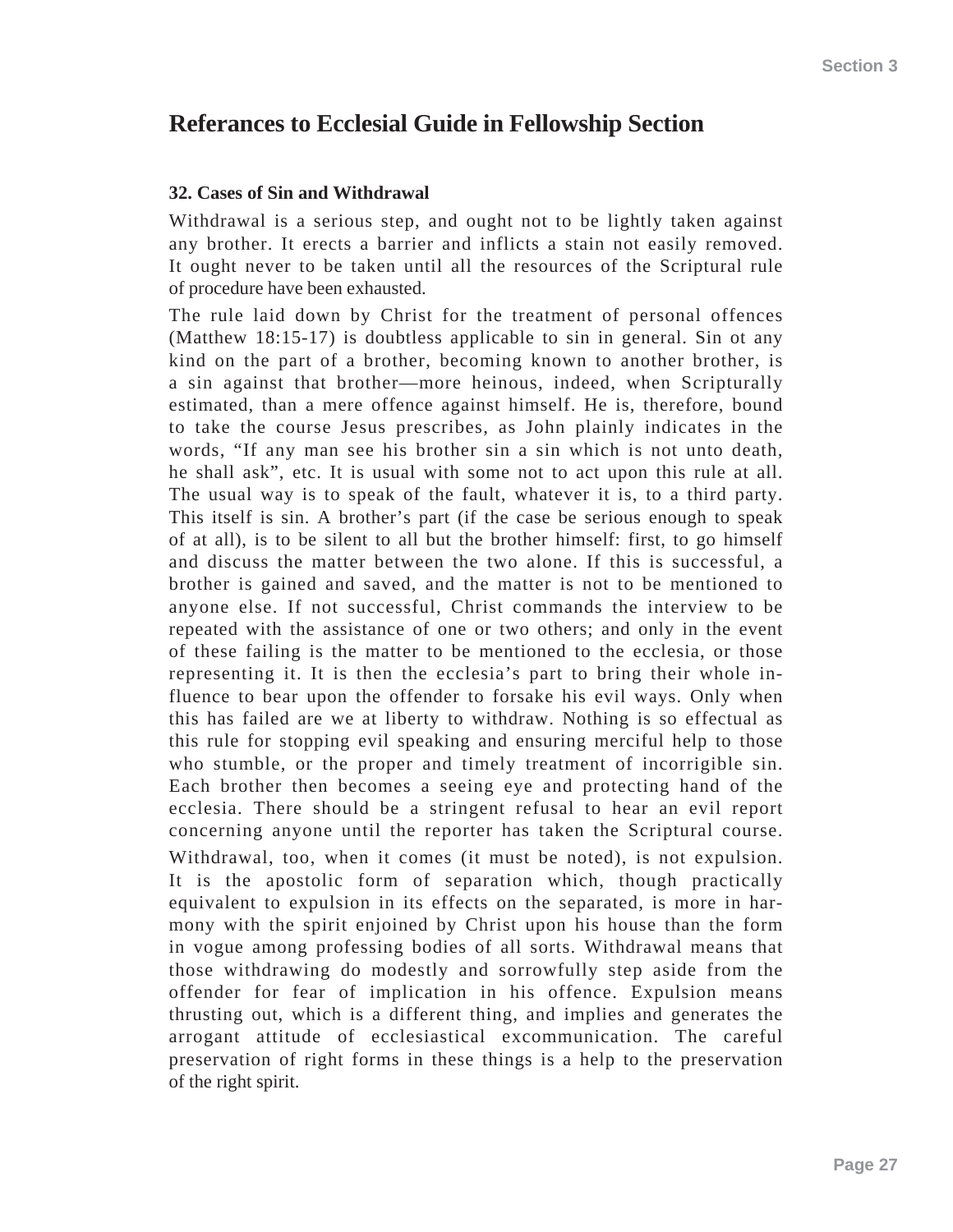#### **41. Involved in another Ecclesia's Trouble**

An ecclesia may be at peace in itself, but may get involved in the troubles of other ecclesias, through an incorrect mode of action. The simple law of Christ, to do to others as we would be done by, will greatly help us to take the right and wholesome course. Let us suppose, then, that some other ecclesia has withdrawn from a brother on grounds that have seemed just to the majority thereof; is it right that the brother so withdrawn from should be received by you? You can settle this by considering: How would you like the said ecclesia to act towards a brother or sister you have withdrawn from? Would you like them to receive such? There is only one answer—No. And this yields this general rule that no ecclesia ought to receive into fellowship a brother or sister who has been withdrawn from elsewhere.

If you say, "Perhaps the brother or sister is unjustly withdrawn from", such a case is possible; and the door ought not to be shut against the consideration of such a possibility. But there is a right way of dealing with such a supposition. And the simple rule of Christ aforesaid will again be an all-sufficient help. Would you not like your decision inthe case of a brother withdrawn from to be held good until it is proved a wrong one? There is only answer—Yes. We ought, therefore, to respect the withdrawals of other ecclesias until we have proved them unjustifiable.

But here again we must be careful. There is a right way and a wrong way of trying such a case. Would you like the case of a brother you have withdrawn from to be tried behind your back? There is only answer—You would not. Therefore you ought not to hear the case of a brother who has been withdrawn from, without the presence of those, either actually or by representation, who have withdrawn from him. If a withdrawn-from brother comes to your ecclesia and alleges the injustice of the withdrawal, if you are disposed to listen to the case, your duty is (meanwhile withholding fellowship) to apprise the ecclesia that has withdrawn from him, that he applies for your fellowship on the ground of the withdrawal being unjust, and that you wish to investigate the case concurrently with them. If the withdrawing ecclesia refuse to grant such an investigation, they place themselves in the wrong, and justify you in examining the case for yourselves in their absence. But an enlightened ecclesia would not refuse. They would act on Christ's rule. They would do as they would like to be done by. If they were the withdrawn-from but demurring brother, or the doubtful ecclesia applying for re-examination, they would like to have the opportunity of judging for themselves, and would, therefore, grant that opportunity thus respectfully applied for. The result would tend to peace. The concurrent re-examination would either manifest the righteousness of the withdrawal, or the uncertainty and perhaps unjustifiableness of it. In either case, the course to be taken by the applying ecclesia would be freed from doubt.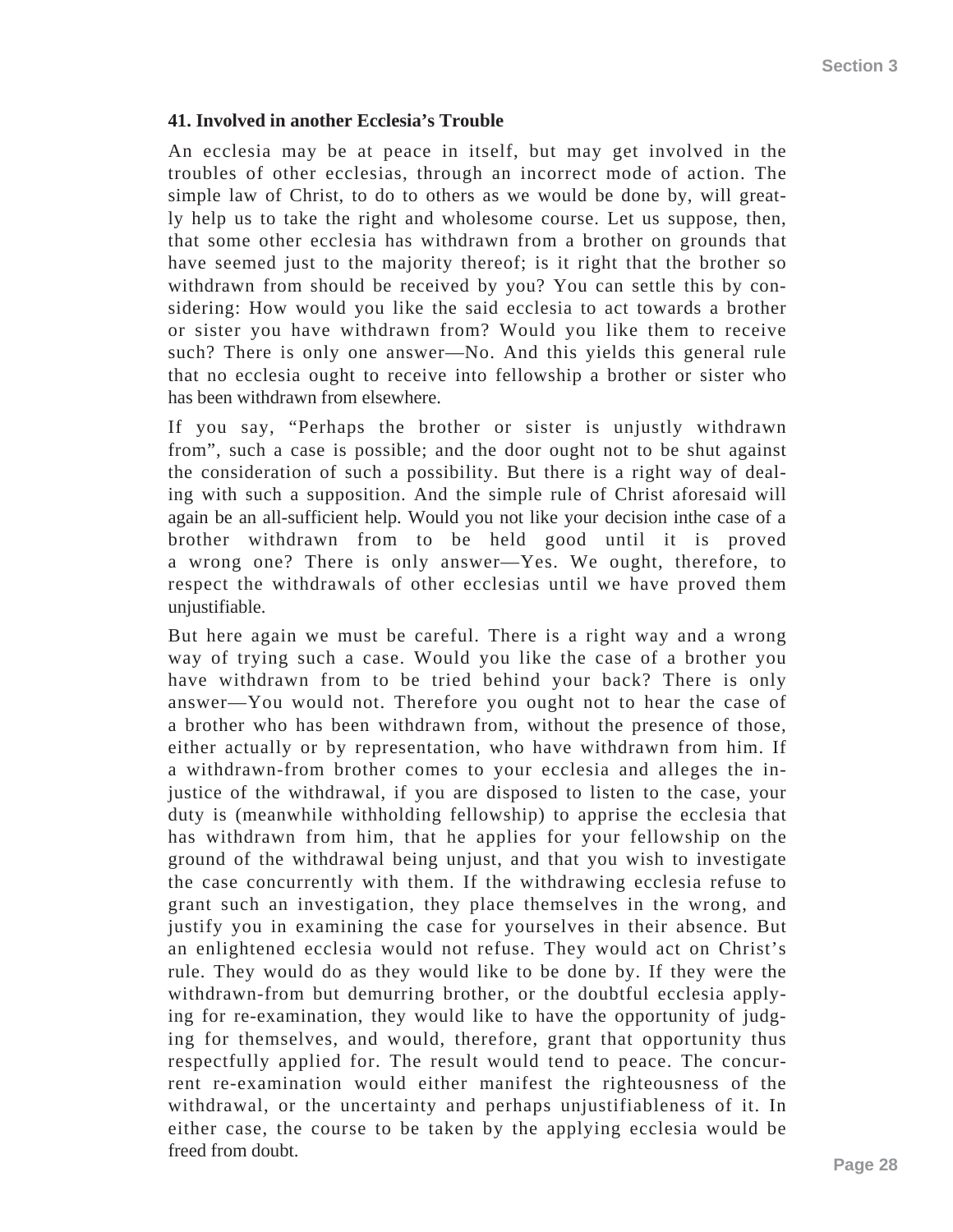#### **42. Ecclesias in Relation One to Another**

If a careful attention is given to these reasonable rules of procedure between one ecclesia and another, there will be little danger of disagreement. The bond of union is the reception of the one faith, and submission to the commandments of the Lord. It is nothing less than a calamity when rupture on secondary issues sets in, where these other conditions of union exist. It is not only calamitous, but sinful somewhere.

There ought to be no interference of one ecclesia with another. At the same time, they have reciprocal rights. Ecclesial independence is a principle essential to be maintained. But it is no part of that in-dependence to say that no ecclesia shall consider a matter that another has decided upon, if that matter comes before the first ecclesia, and challenges their judgement, and, in fact, requires a decision. In the example already discussed, if a brother withdrawn from by one ecclesia applies for the fellowship of another, that other ecclesia is bound to consider the application, and it is no infringement of the independence of the first ecclesia that it should be so, subject to the rules and attitudes indicated. It would, in fact, be a renunciation of its own independence, were it to refuse to do so. Respect for the first ecclesia requires that it accept its decision until it sees grounds for a different view; and in the investigation of these grounds it ought to invite its cooperation, as already indicated. But the mere fact of the application imposes upon it the obligation to consider and investigate the matter, if there are prima facie grounds for doing so. The other ecclesia would make a mistake if it considered such a procedure an infringement of its independence. Such a view would, in reality, be a trammelling of the independence of every assembly; for it would then amount to this, that no assembly had the right to judge a case coming before them if that case happen to have already been adjudicated upon by another ecclesia. The judgement of one would thus be set up as a rule for all. An ecclesia has no right to judge except for itself.

This is the independence not to be interfered with; but a similar right to judge must be conceded to all, and the exercise of it, if tempered with a respectful and proper procedure, would never offend an enlightened body anywhere. In the majority of cases the withdrawal of one ecclesia is practically the withdrawal of all, since all will respect it till set aside, and since, in most cases, a concurrent investigation would lead to its ratification. But there may be cases where a reasonable doubt exists, and where a second ecclesia will come to a different conclusion from the rest.

What is to be done then? Are the two ecclesias that are agreed in the basis of fellowship to fall out because they are of a different judgement on a question of fact? This would be a lamentable result—a mistaken